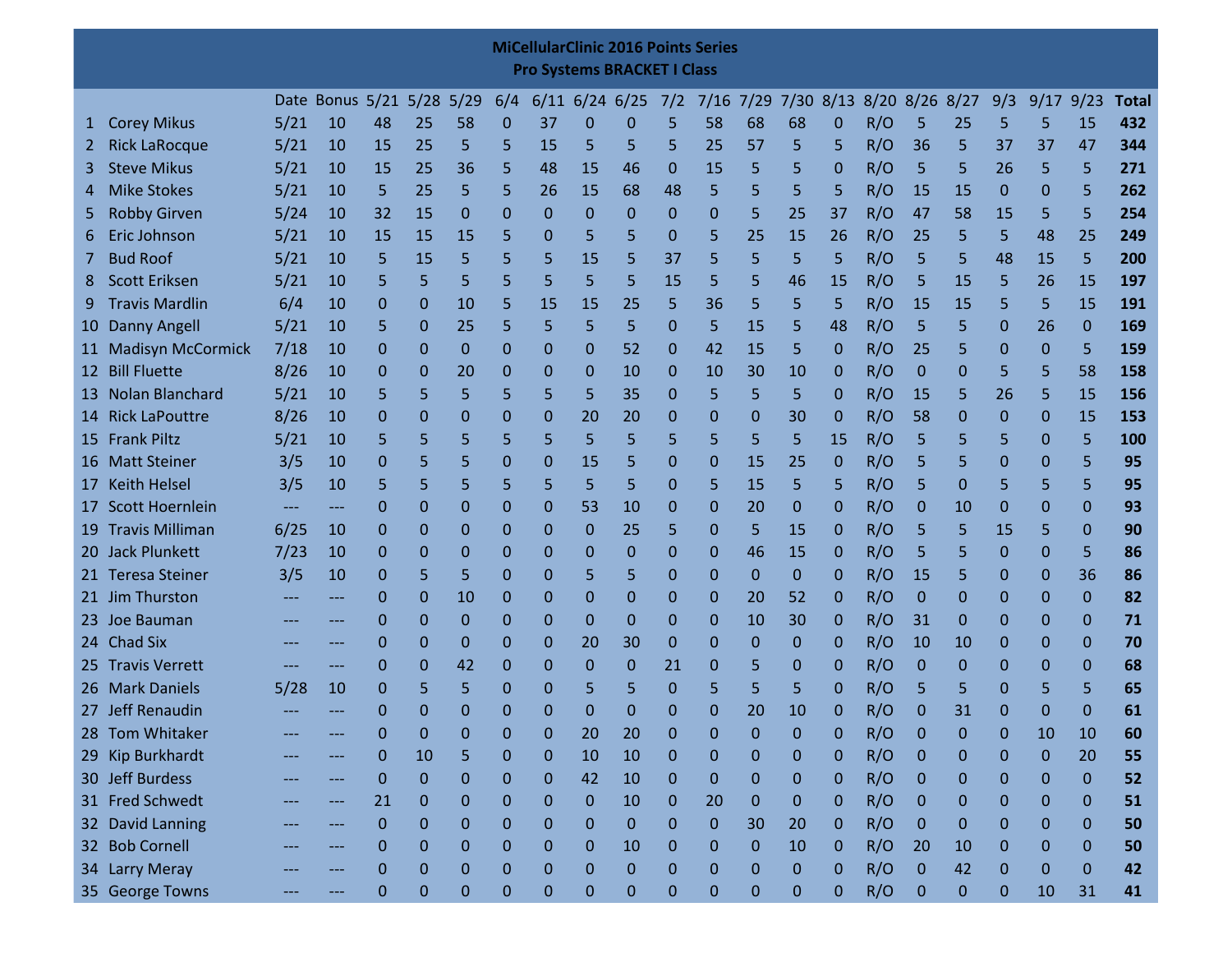|     | 36 Jeff Ledford         |     |     |             |    | ი        |          |              |          | 0              | 0              | 0              | 0            | 10       |    | R/O | 10           | 20           | 0            | 0            | $\Omega$     | 40        |
|-----|-------------------------|-----|-----|-------------|----|----------|----------|--------------|----------|----------------|----------------|----------------|--------------|----------|----|-----|--------------|--------------|--------------|--------------|--------------|-----------|
| 37  | <b>Bud Thompson</b>     |     | --- | 0           | 0  | 0        | 0        | $\Omega$     | 0        | $\overline{0}$ | $\Omega$       | $\mathbf{0}$   | $\mathbf{0}$ | 0        | 0  | R/O | $\mathbf{0}$ | 31           | $\Omega$     | $\Omega$     | $\Omega$     | 31        |
| 37  | Pete Brown              |     |     | 0           | 0  | 0        | 0        | $\Omega$     | 31       | 0              | $\mathbf 0$    | $\Omega$       | $\mathbf{0}$ | 0        | 0  | R/O | 0            | 0            | $\Omega$     | $\Omega$     | $\Omega$     | 31        |
| 37  | Roy St. Denis           |     |     | $\Omega$    | 0  | 0        | $\Omega$ | 0            | 31       | 0              | $\Omega$       | $\mathbf{0}$   | $\Omega$     | 0        | 0  | R/O | $\mathbf{0}$ | 0            | $\Omega$     | $\Omega$     | $\Omega$     | 31        |
|     | 37 Pauline Schwedt      |     | --- | 21          | 0  | 0        | 0        | $\mathbf{0}$ | $\Omega$ | 10             | $\Omega$       | $\mathbf{0}$   | $\Omega$     | 0        | 0  | R/O | $\Omega$     | $\Omega$     | $\Omega$     | $\Omega$     | $\Omega$     | 31        |
|     | 41 Reed/Towns           |     |     | 0           | 0  | 0        | 0        | 10           | 10       | 0              | 0              | $\mathbf{0}$   | 10           | 0        | 0  | R/O | 0            | $\mathbf{0}$ | $\mathbf 0$  | $\mathbf{0}$ | $\mathbf{0}$ | 30        |
|     | 41 Clark Racing         |     |     | $\Omega$    | 0  | 0        | 0        | $\mathbf{0}$ | $\Omega$ | 10             | 10             | $\mathbf{0}$   | 10           | 0        | 0  | R/O | $\Omega$     | $\Omega$     | $\Omega$     | $\Omega$     | $\Omega$     | 30        |
|     | 41 Jeremy McCormick     |     | --- | $\Omega$    | 0  | 0        | $\Omega$ | $\Omega$     | $\Omega$ | $\Omega$       | $\Omega$       | 10             | $\Omega$     | 20       | 0  | R/O | $\mathbf{0}$ | $\Omega$     | $\Omega$     | $\Omega$     | $\Omega$     | 30        |
|     | 41 Greg Borgman         |     |     | $\Omega$    | 0  | 0        | 0        | $\Omega$     | $\Omega$ | 0              | $\mathbf 0$    | $\overline{0}$ | $\Omega$     | 0        | 0  | R/O | 10           | 20           | 0            | $\Omega$     | $\Omega$     | 30        |
|     | 41 Jason Lichnovsky     | 8/6 | 10  | 0           | 0  | 0        | $\Omega$ | $\Omega$     | $\Omega$ | $\mathbf 0$    | $\Omega$       | $\mathbf{0}$   | $\Omega$     | 0        | 5. | R/O |              | 5            | $\Omega$     | $\Omega$     | 5            | 30        |
|     | 46 Stephen Verrett      |     |     | 0           | 0  | 0        | 0        | $\Omega$     | $\Omega$ | $\Omega$       | $\mathbf 0$    | $\mathbf{0}$   | $\mathbf{0}$ | 0        | 0  | R/O | $\mathbf{0}$ | $\Omega$     | 0            | $\Omega$     | 20           | 20        |
|     | 46 Austin St. Denis     |     |     | 0           | 0  | 0        | 0        | $\Omega$     | $\Omega$ | $\Omega$       | $\Omega$       | $\mathbf{0}$   | $\Omega$     | 0        | 0  | R/O | $\mathbf{0}$ | 20           | $\Omega$     | $\Omega$     | $\Omega$     | 20        |
|     | 46 Dale Mardlin         |     | --- | 0           | 0  | 0        | 0        | 0            | 0        | 0              | $\mathbf 0$    | $\mathbf{0}$   | $\mathbf 0$  | 20       | 0  | R/O | 0            | $\mathbf{0}$ | $\mathbf 0$  | $\mathbf{0}$ | $\mathbf{0}$ | 20        |
|     | 46 Dave Vanderbrook     |     |     | $\Omega$    | 0  | 0        | 0        | $\Omega$     | 20       | 0              | $\Omega$       | $\mathbf{0}$   | $\Omega$     | 0        | 0  | R/O | $\Omega$     | $\Omega$     | $\Omega$     | $\Omega$     | $\Omega$     | 20        |
|     | 46 Klint Bailey         |     |     | 0           | 10 | 10       | 0        | 0            | $\Omega$ | $\Omega$       | $\Omega$       | $\mathbf{0}$   | $\Omega$     | 0        | 0  | R/O | $\mathbf{0}$ | $\Omega$     | 0            | $\Omega$     | $\Omega$     | 20        |
|     | 46 Bill Swain           |     |     | $\mathbf 0$ | 0  | 0        | 0        | $\mathbf 0$  | 0        | 0              | $\mathbf 0$    | $\mathbf{0}$   | 10           | 10       | 0  | R/O | 0            | $\mathbf{0}$ | $\mathbf{0}$ | $\mathbf{0}$ | $\Omega$     | 20        |
| 46  | Lane Ledford            |     |     | 0           | 0  | 0        | 0        | $\mathbf{0}$ | 0        | $\mathbf 0$    | $\mathbf 0$    | $\mathbf{0}$   | $\Omega$     | 0        | 0  | R/O | 20           | $\mathbf{0}$ | $\Omega$     | $\mathbf{0}$ | $\mathbf{0}$ | 20        |
| 53  | <b>Ben Robbins</b>      |     |     | $\Omega$    | 0  | 0        | 0        | 0            | 0        | 0              | $\mathbf 0$    | $\mathbf{0}$   | $\Omega$     | 0        | 0  | R/O | $\Omega$     | 10           | 0            | $\Omega$     | $\Omega$     | <b>10</b> |
| 53. | <b>Charlie Reynolds</b> |     | --- | $\mathbf 0$ | 0  | 0        | 0        | $\mathbf{0}$ | 0        | 0              | $\mathbf 0$    | $\mathbf{0}$   | $\Omega$     | 0        | 10 | R/O | $\mathbf{0}$ | $\mathbf{0}$ | $\mathbf 0$  | $\mathbf{0}$ | $\mathbf{0}$ | 10        |
|     | 53 Steve Scott          |     |     | 0           | 0  | 0        | 0        | $\Omega$     | $\Omega$ | $\Omega$       | $\overline{0}$ | $\mathbf{0}$   | $\Omega$     | 10       | 0  | R/O | $\Omega$     | $\Omega$     | $\Omega$     | $\Omega$     | $\Omega$     | <b>10</b> |
|     | 53 Jennifer Zednicek    |     |     | 0           | 0  | 0        | 0        | 0            | 0        | 0              | 0              | 10             | 0            | 0        |    | R/O | 0            | 0            | 0            | $\mathbf{0}$ | 0            | <b>10</b> |
|     | 53 Lance Craft          |     |     | O           | 0  | $\Omega$ | $\Omega$ |              | 10       | $\Omega$       | $\Omega$       | $\Omega$       | $\Omega$     | $\Omega$ | 0  | R/O | 0            | $\Omega$     | 0            | O            | $\Omega$     | 10        |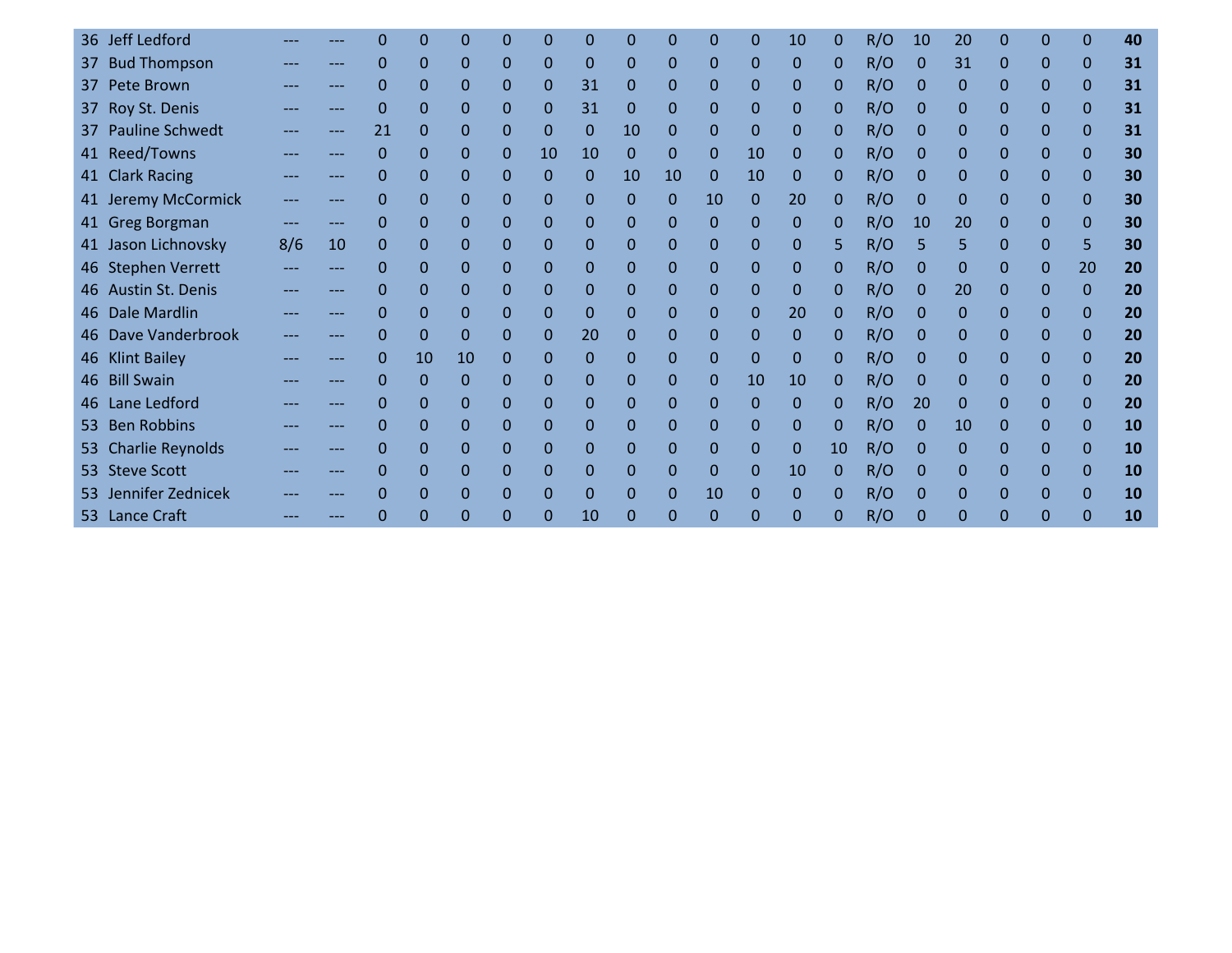|                 |                                                                                                                                                                                                                                                                                              |                     |                   |              |                  |              |              | <b>MiCellularClinic 2016 Points Series</b>   |                      |              |              |              |                     |    |              |                |              |    |              |             |              |              |
|-----------------|----------------------------------------------------------------------------------------------------------------------------------------------------------------------------------------------------------------------------------------------------------------------------------------------|---------------------|-------------------|--------------|------------------|--------------|--------------|----------------------------------------------|----------------------|--------------|--------------|--------------|---------------------|----|--------------|----------------|--------------|----|--------------|-------------|--------------|--------------|
|                 |                                                                                                                                                                                                                                                                                              |                     |                   |              |                  |              |              | <b>Absolute Auto Repair BRACKET II Class</b> |                      |              |              |              |                     |    |              |                |              |    |              |             |              |              |
|                 |                                                                                                                                                                                                                                                                                              |                     | Date Bonus 5/21   |              | $5/28$ 5/29      |              | 6/4          |                                              | $6/11$ 6/24 6/25 7/2 |              |              |              | 7/16 7/29 7/30 8/13 |    |              | 8/20 8/26 8/27 |              |    | 9/3          | 9/17        | 9/23         | <b>Total</b> |
| $1 -$           | <b>Andrew Heinig</b>                                                                                                                                                                                                                                                                         | 5/7                 | 10                | 5.           | 15               | 5            | 5            | 5                                            | 5                    | 35           | 5            | 58           | 67                  | 5  | 57           | R/O            | 5.           | 15 | 58           | 15          | 25           | 395          |
| 2.              | <b>Darren McChesney</b>                                                                                                                                                                                                                                                                      | 8/13                | 10                | 0            | 31               | 0            | 0            | 0                                            | 10                   | 30           | 0            | 0            | 20                  | 20 | 68           | R/O            | 25           | 25 | 47           | 68          | 35           | 389          |
| 3.              | <b>Fluette Racing</b>                                                                                                                                                                                                                                                                        | 5/7                 | 10                | 58           | 58               | 15           | 5.           | 25                                           | 46                   | 5            | 5            | 15           | 25                  | 25 | 5            | R/O            | 5            | 5  | 36           | 25          | 5            | 373          |
| 4               | <b>Dale Mardlin</b>                                                                                                                                                                                                                                                                          | 5/21                | 10                | 5.           | 5.               | 36           | 5.           | $\Omega$                                     | 46                   | 5            | 5            | 5            | 45                  | 67 | 46           | R/O            | 15           | 15 | 15           | 5           | 35           | 365          |
| 5.              | <b>Perry Daniels</b>                                                                                                                                                                                                                                                                         | 5/21                | 10                | 47           | 5                | 25           | 0            | 15                                           | 5                    | 35           | 5            | 25           | 35                  | 5  | 25           | R/O            | 5            | 5  | $\Omega$     | 46          | 68           | 361          |
| 6.              | Al McChesney                                                                                                                                                                                                                                                                                 | 5/21                | 10                | 5.           | 5                | 0            | 0            | 58                                           | 5                    | 25           | 5            | 15           | 25                  | 5  | 5.           | R/O            | 5            | 25 | 36           | 35          | 35           | 299          |
|                 | <b>Scott Eriksen</b>                                                                                                                                                                                                                                                                         | 5/21                | 10                | 5            | 25               | 15           | 5            | 5                                            | 5                    | 5            | 15           | 5            | 5                   | 35 | <b>15</b>    | R/O            | 5            | 25 | 15           | 57          | 15           | 267          |
| 8               | <b>Brian Peterson</b>                                                                                                                                                                                                                                                                        | 5/21                | 10                | 5            | 25               | 15           | 5.           | 5.                                           | 5                    | 5            | 15           | 36           | 45                  | 15 | 5            | R/O            | 15           | 5  | 15           | 15          | 15           | 256          |
| 9.              | <b>Rick Letts</b>                                                                                                                                                                                                                                                                            | 5/21                | 10                | 5            | 36               | 5            | 5.           | 15                                           | 25                   | 46           | 25           | 15           | 5                   | 5  | 5            | R/O            | 5            | 5  | 5            | 25          | 5            | 247          |
| 10              | 5<br>5<br>15<br><b>3Js Performance</b><br>5/21<br>5<br>5<br>15<br>5<br>5<br>5<br>25<br>R/O<br>25<br>5<br>10<br>0<br>47<br>25<br>25<br>15<br>5<br><b>Ron/Robby Girven</b><br>5/24<br>35<br>R/O<br>5<br>35<br>10<br>20<br>15<br>0<br>0<br>$\Omega$<br>0<br>0<br>0<br>5.<br>57<br>15<br>25<br>0 |                     |                   |              |                  |              |              |                                              |                      |              |              |              |                     |    |              | 242            |              |    |              |             |              |              |
| 11 <sub>1</sub> | <b>Bob Vandewater</b><br>5/7<br>5<br>5<br>5<br>5<br>5<br>5<br>5<br>10<br>15<br>5<br>5<br>5<br>25<br>78<br>15<br>R/O<br>15<br>5<br>5.                                                                                                                                                         |                     |                   |              |                  |              |              |                                              |                      |              |              |              |                     |    |              | 227            |              |    |              |             |              |              |
| 12              | 5                                                                                                                                                                                                                                                                                            |                     |                   |              |                  |              |              |                                              |                      |              |              |              |                     |    |              | 218            |              |    |              |             |              |              |
|                 | 4/30<br>15<br>5<br>5<br>5<br>R/O<br>5<br>13 Dan Snyder<br>5<br>47<br>15<br>15<br>15<br>5<br>15<br>15<br>10<br>5<br>15<br>5                                                                                                                                                                   |                     |                   |              |                  |              |              |                                              |                      |              |              |              |                     |    |              | 207            |              |    |              |             |              |              |
|                 | R/O<br>5<br>14 Cliff Mardlin<br>5/21<br>5.<br>5<br>5<br>5<br>5<br>5<br>15<br>15<br>5<br>15<br>15<br>47<br>5<br>15<br>5<br>10<br>15                                                                                                                                                           |                     |                   |              |                  |              |              |                                              |                      |              |              |              |                     |    |              | 197            |              |    |              |             |              |              |
|                 | 15 Steve Kirbach                                                                                                                                                                                                                                                                             | 6/25                | 10                | $\Omega$     | $\mathbf{0}$     | 10           | 0            | 20                                           | $\mathbf 0$          | 5            | 5            | 5            | 15                  | 15 | 5.           | R/O            | 5            | 25 | 25           | 25          | 25           | 195          |
| 16.             | <b>Brad Harris</b>                                                                                                                                                                                                                                                                           | 5/21                | 10                | 5            | 47               | 5            | 5            | 0                                            | 5                    | 25           | 25           | 5            | 25                  | 5  | 5            | R/O            | 5            | 5  | 5            | 5           | 5            | 192          |
| 17.             | <b>Kevin Green</b>                                                                                                                                                                                                                                                                           | 5/7                 | 10                | 36           | $\mathbf{0}$     | 0            | 0            | 25                                           | 0                    | $\mathbf{0}$ | 47           | 25           | $\Omega$            | 0  | 5.           | R/O            | 5            | 5  | 25           | 5           | $\mathbf 0$  | 188          |
| 18.             | <b>Darrin Noaker</b>                                                                                                                                                                                                                                                                         | 5/21                | 10                | 5            | 5                | 5            | 5            | 5                                            | 5                    | 5            | $\mathbf{0}$ | 15           | 5                   | 5  | 5            | R/O            | 68           | 5  | 5            | 5           | 15           | 173          |
| 19.             | <b>Paul Adomaitis</b>                                                                                                                                                                                                                                                                        | 5/7                 | 10                | 15           | 5                | 15           | 5.           | 15                                           | 15                   | 5            | 5            | 5            | 5                   | 15 | 5            | R/O            | 5            | 5  | 5            | 5           | 5            | 145          |
| 19.             | <b>Martin Moore</b>                                                                                                                                                                                                                                                                          | 5/7                 | 10                | 15           | 5                | 5            | 5            | 5                                            | 5                    | 5            | 5            | 5.           | 15                  | 5  | 5.           | R/O            | 5            | 15 | 5            | 25          | 5            | 145          |
|                 | 21 Corey Mikus                                                                                                                                                                                                                                                                               | $\qquad \qquad - -$ | $\qquad \qquad -$ | $\mathbf{0}$ | $\mathbf 0$      | 0            | 0            | 0                                            | 30                   | 20           | 0            | 0            | $\mathbf 0$         | 0  | 0            | R/O            | 0            | 30 | 0            | 10          | 52           | 142          |
|                 | 22 Joe Osga                                                                                                                                                                                                                                                                                  | 5/21                | 10                | 5            | 5                | 5            | 0            | 5                                            | 5                    | 5            | 5            | 15           | 35                  | 5  | 5.           | R/O            | 0            | 0  | 5            | 15          | 15           | 140          |
| 23.             | <b>Phil Anderson</b>                                                                                                                                                                                                                                                                         | 8/26                | 10                | $\Omega$     | $\Omega$         | 0            | 0            | 0                                            | 0                    | 0            | 0            | 0            | $\Omega$            | 51 | 20           | R/O            | 46           | 5  | $\Omega$     | 0           | $\mathbf{0}$ | 132          |
|                 | 24 Ron Osga                                                                                                                                                                                                                                                                                  | 5/21                | 10                | 15           | 5                | 5            | 0            | 5                                            | 25                   | 5            | 5            | 5            | 5                   | 5  | 5.           | R/O            | 0            | 0  | 15           | 15          | 5            | 130          |
|                 | 25 Chris Roth                                                                                                                                                                                                                                                                                | 6/25                | 10                | $\Omega$     | $\mathbf{0}$     | 0            | 0            | 0                                            | 20                   | 68           | 0            | 0            | 5                   | 15 | 0            | R/O            | 5            | 5  | $\mathbf 0$  | 0           | $\mathbf 0$  | 128          |
|                 | 26 David Osborn                                                                                                                                                                                                                                                                              | 5/21                | 10                | 5            | 5                | 5            | 5            | 5                                            | $\mathbf{0}$         | 0            | 5            | 5            | 25                  | 5  | 5            | R/O            | 0            | 15 | 5            | 5           | 15           | 120          |
|                 | 27 Scott Allen                                                                                                                                                                                                                                                                               | 5/21                | 10                |              | 5                | 5            | 5            | 36                                           | 5                    | 5            | 0            | 0            | 15                  | 5  | 5            | R/O            | 0            | 5  | 0            | 5           | 5            | 116          |
|                 | 28 Chad Six                                                                                                                                                                                                                                                                                  |                     |                   | 0            |                  | $\mathbf{0}$ | $\mathbf{0}$ | $\mathbf{0}$                                 | $\mathbf 0$          | 20           | $\mathbf{0}$ | $\mathbf{0}$ | $\mathbf{0}$        | 73 | 0            | R/O            | 20           | 0  | $\mathbf 0$  | $\mathbf 0$ | $\mathbf{0}$ | 113          |
|                 | 29 Randy Stoykovich                                                                                                                                                                                                                                                                          | 5/21                | 10                | 25           | 5                | 5            | 5            | 0                                            | 5                    | 15           | 5            | 5            | 5                   | 5  | 5            | R/O            | 5            | 0  | $\mathbf 0$  | $\Omega$    | $\mathbf 0$  | 100          |
|                 | 29 Jim Moore                                                                                                                                                                                                                                                                                 | 5/21                | 10                | 15           | 5                | 5            | $\mathbf{0}$ | 5                                            | 5                    | 5            | 5            | 5            | 5                   | 5  | 5            | R/O            | 5            | 5  | 5            | 5           | 5            | 100          |
|                 | 29 Ron Emery                                                                                                                                                                                                                                                                                 |                     |                   | 0            | $\mathbf{0}$     | 0            | 0            | $\mathbf{0}$                                 | 10                   | $\mathbf{0}$ | 0            | 0            | $\mathbf{0}$        | 30 | 20           | R/O            | 30           | 0  | 0            | 0           | 10           | 100          |
|                 | 32 Danny Angell                                                                                                                                                                                                                                                                              | 7/18                | 10                | 0            | $\mathbf{0}$     | 20           | 0            | 0                                            | 10                   | 10           | 31           | $\mathbf{0}$ | $\mathbf{0}$        | 5  | $\mathbf{0}$ | R/O            | $\mathbf{0}$ | 5. | $\mathbf{0}$ | 0           | 5            | 96           |
|                 | 33 Rebecca McNinch                                                                                                                                                                                                                                                                           | 3/5                 | 10                | 5            | 5                | 5            | 5.           | 0                                            | 5                    | 5            | 5            | 5            | $\mathbf{0}$        | 25 | 5.           | R/O            | $\mathbf 0$  | 0  | 5            | 5           | 5            | 95           |
|                 | 34 Tom Bray                                                                                                                                                                                                                                                                                  | 6/25                | 10                | 0            | $\boldsymbol{0}$ | 0            | 0            | 0                                            | 0                    | 15           | 58           | $\mathbf{0}$ | 5                   | 0  | 5.           | R/O            | $\mathbf 0$  | 0  | $\mathbf 0$  | 0           | $\bf 0$      | 93           |
|                 | 34 Scott Sabin                                                                                                                                                                                                                                                                               |                     | ---               | $\mathbf{0}$ | $\mathbf 0$      | 0            | $\mathbf 0$  | $\mathbf 0$                                  | 30                   | $\mathbf{0}$ | 0            | 0            | 0                   | 0  | 0            | R/O            | $\mathbf{0}$ | 63 | 0            | 0           | 0            | 93           |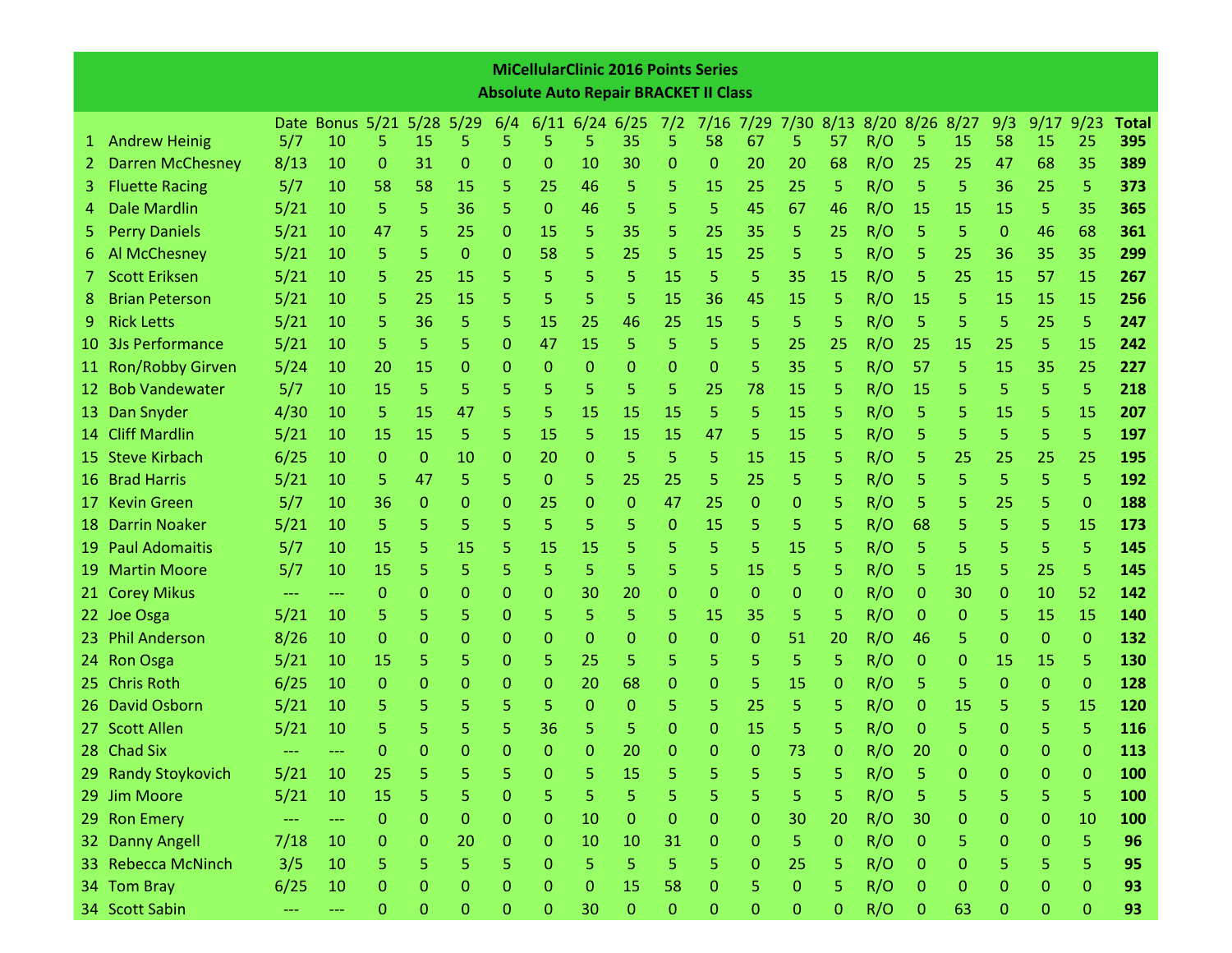|     | 36 Scott Overkamp       |                     |                   |              | 0            | 0            | Ω            | 0            | 20           | 10               | 0            | 0                | 0              | 0            | 0            | R/O | 30             | 30       | 0                | 0  | 0              | 90 |
|-----|-------------------------|---------------------|-------------------|--------------|--------------|--------------|--------------|--------------|--------------|------------------|--------------|------------------|----------------|--------------|--------------|-----|----------------|----------|------------------|----|----------------|----|
|     | 37 Scott Hoernlein      | ---                 | ---               | 0            | $\mathbf{0}$ | 0            | 0            | 0            | 63           | $\mathbf{0}$     | 0            | 0                | $\mathbf{0}$   | 0            | 0            | R/O | $\mathbf 0$    | 0        | 0                | 0  | 20             | 83 |
|     | 38 Dan Gorby            | $---$               | $---$             | 0            | $\Omega$     | 0            | 0            | 0            | 30           | 52               | 0            | 0                | $\Omega$       | 0            | 0            | R/O | $\mathbf 0$    | 0        | 0                | 0  | $\mathbf{0}$   | 82 |
| 38. | <b>Bryan Kieffer</b>    | ---                 | ---               | 0            | 0            | 0            | 0            | 0            | 52           | 0                | 0            | 0                | $\mathbf{0}$   | 0            | 0            | R/O | 0              | 30       | 0                | 0  | $\mathbf{0}$   | 82 |
|     | 40 Jason Kieffer        | ---                 | $---$             | 0            | $\Omega$     | 0            | 0            | 0            | $\Omega$     | 0                | 0            | 0                | 20             | 10           | 0            | R/O | 10             | 41       | 0                | 0  | $\mathbf{0}$   | 81 |
|     | 41 Jerry Brown          | ---                 | ---               | 0            | 0            | 0            | 0            | 0            | 0            | 10               | 0            | 0                | $\mathbf{0}$   | 40           | 0            | R/O | $\mathbf{0}$   | 30       | 0                | 0  | $\mathbf{0}$   | 80 |
|     | 42 Bob Wilson           | 5/7                 | 10                | 5.           | 5            | 5            | 5            | 5.           | 5.           | 15               | 5            | 5                | 5              | 5            | 0            | R/O | 0              | 0        | 0                | 0  | $\mathbf{0}$   | 75 |
|     | 42 Steve Tennant        | 5/28                | 10                | ---          | 25           | 5            | 0            | 0            | 5            | 5                | 0            | 0                | 5              | 5            | 0            | R/O | 5              | 5        | 0                | 0  | 5              | 75 |
|     | 44 Klint Bailey         | $---$               | $\frac{1}{2}$     | $\Omega$     | $\mathbf{0}$ | 53           | 0            | 0            | 10           | 0                | $\mathbf{0}$ | 0                | $\Omega$       | 10           | 0            | R/O | $\mathbf{0}$   | 0        | 0                | 0  | $\mathbf{0}$   | 73 |
|     | 45 Jason Preston        |                     | $\qquad \qquad -$ | 0            | $\mathbf 0$  | 0            | 0            | 0            | $\mathbf{0}$ | 0                | 0            | 31               | $\mathbf{0}$   | 20           | 0            | R/O | 20             | 0        | 0                | 0  | $\mathbf{0}$   | 71 |
|     | 46 Mike Mayfield        |                     | ---               | 0            | $\Omega$     | 0            | 0            | 0            | 0            | 0                | 0            | 0                | 20             | 20           | 30           | R/O | $\Omega$       | 0        | 0                | 0  | $\mathbf{0}$   | 70 |
| -46 | <b>Ron Melnik</b>       | 6/24                | 10                | $\Omega$     | $\Omega$     | 0            | 0            | 0            | 5            | 5                | 0            | 0                | 5              | 25           | 0            | R/O | 5              | 15       | 0                | 0  | $\Omega$       | 70 |
|     | 46 Jason Watt           | 7/2                 | 10                | 0            | 0            | 0            | 0            | 0            | $\Omega$     | 0                | 0            | 5                | 5              | 5            | 35           | R/O | 5              | 0        | 5                | 0  | $\mathbf{0}$   | 70 |
|     | 46 Mike Stokes          | $\qquad \qquad - -$ | $\cdots$          | 0            | 0            | 0            | 0            | 0            | 10           | 20               | 0            | 0                | $\mathbf{0}$   | 0            | 0            | R/O | 10             | 20       | 0                | 10 | $\Omega$       | 70 |
|     | 50 Gary Wood            | 6/4                 | 10                | 0            | 0            | 0            | 5            | 5.           | 5            | 5                | 0            | 0                | 5              | 5            | 5.           | R/O | 5              | 5        | 0                | 5  | 5              | 65 |
|     | 51 Kristina Mardlin     | ---                 | $---$             | 0            | $\Omega$     | 0            | 0            | 0            | $\mathbf{0}$ | 0                | 0            | 0                | $\Omega$       | 0            | 0            | R/O | 0              | 52       | 10               | 0  | $\mathbf 0$    | 62 |
|     | 52 Stephen Verrett      | ---                 | ---               | 0            | $\mathbf 0$  | 0            | 0            | 0            | 0            | 0                | 0            | 0                | 51             | 0            | 10           | R/O | 0              | 0        | 0                | 0  | $\mathbf{0}$   | 61 |
|     | 52 Kelly Smith          | ---                 | ---               | 0            | $\mathbf{0}$ | 0            | 0            | 0            | 0            | 0                | 0            | 0                | $\mathbf{0}$   | 0            | 0            | R/O | 20             | 41       | 0                | 0  | $\Omega$       | 61 |
|     | 54 Randy Birkenmeier    | ---                 | ---               | 0            | $\mathbf{0}$ | 0            | $\Omega$     | 0            | 0            | 0                | 0            | 0                | $\mathbf{0}$   | 0            | 0            | R/O | 41             | 10       | 0                | 0  | $\mathbf{0}$   | 51 |
|     | 54 Pat Ney              |                     | ---               | 0            | 0            | 0            | 0            | 0            | 0            | 0                | 0            | 0                | $\mathbf{0}$   | 10           | 0            | R/O | $\mathbf{0}$   | 0        | 0                | 0  | 41             | 51 |
|     | 56 Al Bruischart        | ---                 | ---               | 0            | $\mathbf{0}$ | 0            | $\Omega$     | 0            | 10           | 0                | 0            | 0                | $\mathbf{0}$   | 30           | 0            | R/O | 10             | 0        | 0                | 0  | $\mathbf{0}$   | 50 |
|     | 56 Jeff Green           | $\frac{1}{2}$       | $\cdots$          | 0            | $\Omega$     | 0            | 0            | 0            | $\mathbf{0}$ | 0                | 0            | 0                | $\mathbf{0}$   | 30           | 0            | R/O | 20             | 0        | 0                | 0  | 0              | 50 |
|     | 56 Chuck Reynolds       |                     | $---$             | 0            | $\Omega$     | 0            | 0            | 0            | 0            | 0                | 0            | 0                | 30             | 0            | 0            | R/O | 20             | 0        | 0                | 0  | $\Omega$       | 50 |
|     | 59 Dave McChesney       | 5/21                | 10                | 0            | 5            | 0            | 0            | 0            | 0            | 0                | 0            | 0                | 5              | 5            | 5.           | R/O | 5              | 0        | 0                | 5  | 5              | 45 |
|     | 60 Mike O'Rourke        | ---                 | ---               | 0            | $\Omega$     | 0            | 0            | 0            | 0            | 41               | 0            | 0                | $\Omega$       | 0            | 0            | R/O | $\mathbf 0$    | 0        | 0                | 0  | $\Omega$       | 41 |
|     | 61 Dan Smith            |                     | ---               | 0            | $\mathbf{0}$ | 0            | 0            | 0            | 0            | 0                | 0            | 0                | $\mathbf{0}$   | 40           | 0            | R/O | 0              | 0        | 0                | 0  | $\Omega$       | 40 |
|     | 61 Mike Stanton Jr.     |                     | $\qquad \qquad -$ | 0            | 20           | $\Omega$     | 0            | 0            | 20           | 0                | 0            | 0                | $\mathbf{0}$   | 0            | $\mathbf{0}$ | R/O | $\mathbf 0$    | 0        | 0                | 0  | $\mathbf{0}$   | 40 |
|     | 61 Jake Huntington      | ---                 | $\cdots$          | 0            | 10           | 20           | 0            | 0            | $\Omega$     | 0                | 0            | 0                | $\mathbf{0}$   | 0            | 10           | R/O | 0              | 0        | 0                | 0  | $\mathbf{0}$   | 40 |
|     | 64 Chad Sherman         | 7/23                | 10                | 0            | $\mathbf{0}$ | $\Omega$     | 0            | 0            | 0            | 0                | 0            | 0                | 15             | 5            | 0            | R/O | 5              | 0        | 0                | 0  | $\mathbf{0}$   | 35 |
| 65  | <b>Brendin Cerny</b>    |                     |                   | 0            | 0            | 31           | 0            | 0            | 0            | 0                | 0            | 0                | $\Omega$       | 0            | 0            | R/O | 0              | 0        | 0                | 0  | 0              | 31 |
|     | 66 Keith Grubaugh       |                     |                   | O            | $\Omega$     | $\Omega$     | O            | O.           | O            | O                | n            | n                | n              | $\Omega$     | 0            | R/O | 30             | $\Omega$ | ሰ                | n  | O.             | 30 |
|     | 66 Rich Perdue          |                     |                   | 0            | $\mathbf{0}$ | 0            | 0            | $\mathbf{0}$ | $\Omega$     | $\mathbf{0}$     | $\mathbf{0}$ | $\mathbf{0}$     | $\mathbf{0}$   | 0            | 0            | R/O | 30             | 0        | $\mathbf{0}$     | 0  | $\mathbf{0}$   | 30 |
|     | 66 AJ Selleck           |                     |                   | 0            | $\mathbf{0}$ | $\mathbf{0}$ | 0            | $\mathbf{0}$ | 0            | $\mathbf{0}$     | $\mathbf{0}$ | $\mathbf{0}$     | 30             | $\mathbf{0}$ | $\mathbf{0}$ | R/O | $\overline{0}$ | 0        | $\mathbf 0$      | 0  | $\mathbf{0}$   | 30 |
|     | 66 Reid Valve Dyno Team | 5/29                | 10                | $\mathbf{0}$ | $\mathbf{0}$ | 15           | $\mathbf{0}$ | 5            | $\mathbf{0}$ | $\boldsymbol{0}$ | $\mathbf{0}$ | $\boldsymbol{0}$ | $\overline{0}$ | 0            | $\mathbf{0}$ | R/O | $\overline{0}$ | 0        | $\boldsymbol{0}$ | 0  | $\overline{0}$ | 30 |
|     | 66 Stan Jones Jr        | ---                 | $\qquad \qquad -$ | $\mathbf{0}$ | $\mathbf 0$  | $\mathbf{0}$ | 0            | $\mathbf{0}$ | 20           | 10               | 0            | 0                | $\mathbf{0}$   | 0            | 0            | R/O | $\mathbf{0}$   | 0        | $\mathbf 0$      | 0  | $\mathbf{O}$   | 30 |
|     | 66 Paul Kennard         | 7/2                 | 10                | $\mathbf{0}$ | $\mathbf{0}$ | $\mathbf{0}$ | $\mathbf{0}$ | $\mathbf{0}$ | $\mathbf{0}$ | $\mathbf{0}$     | 5            | 5                | 5              | 5            | $\mathbf{0}$ | R/O | $\mathbf{0}$   | 0        | $\mathbf 0$      | 0  | $\mathbf{0}$   | 30 |
|     | 66 Kyle Wanamaker       | ---                 | ---               | 0            | $\mathbf 0$  | $\Omega$     | 0            | $\Omega$     | 0            | $\mathbf{0}$     | $\Omega$     | $\mathbf{0}$     | 10             | 20           | 0            | R/O | $\mathbf{0}$   | 0        | $\mathbf{0}$     | 0  | $\mathbf{0}$   | 30 |
|     | 66 Cory Selleck         | ---                 | ---               | 0            | $\mathbf 0$  | $\Omega$     | 0            | $\mathbf{0}$ | 0            | $\mathbf{0}$     | 0            | $\mathbf{0}$     | 10             | 20           | $\mathbf{0}$ | R/O | $\mathbf{0}$   | 0        | $\mathbf 0$      | 0  | $\mathbf{0}$   | 30 |
|     | 66 Phil Wrobleski       |                     |                   | $\mathbf{0}$ | $\mathbf 0$  | $\mathbf 0$  | $\mathbf{O}$ | $\mathbf{0}$ | $\mathbf{0}$ | 0                | 0            | $\pmb{0}$        | $\overline{0}$ | $\mathbf{0}$ | $\mathbf{0}$ | R/O | 10             | 20       | 0                | 0  | $\pmb{0}$      | 30 |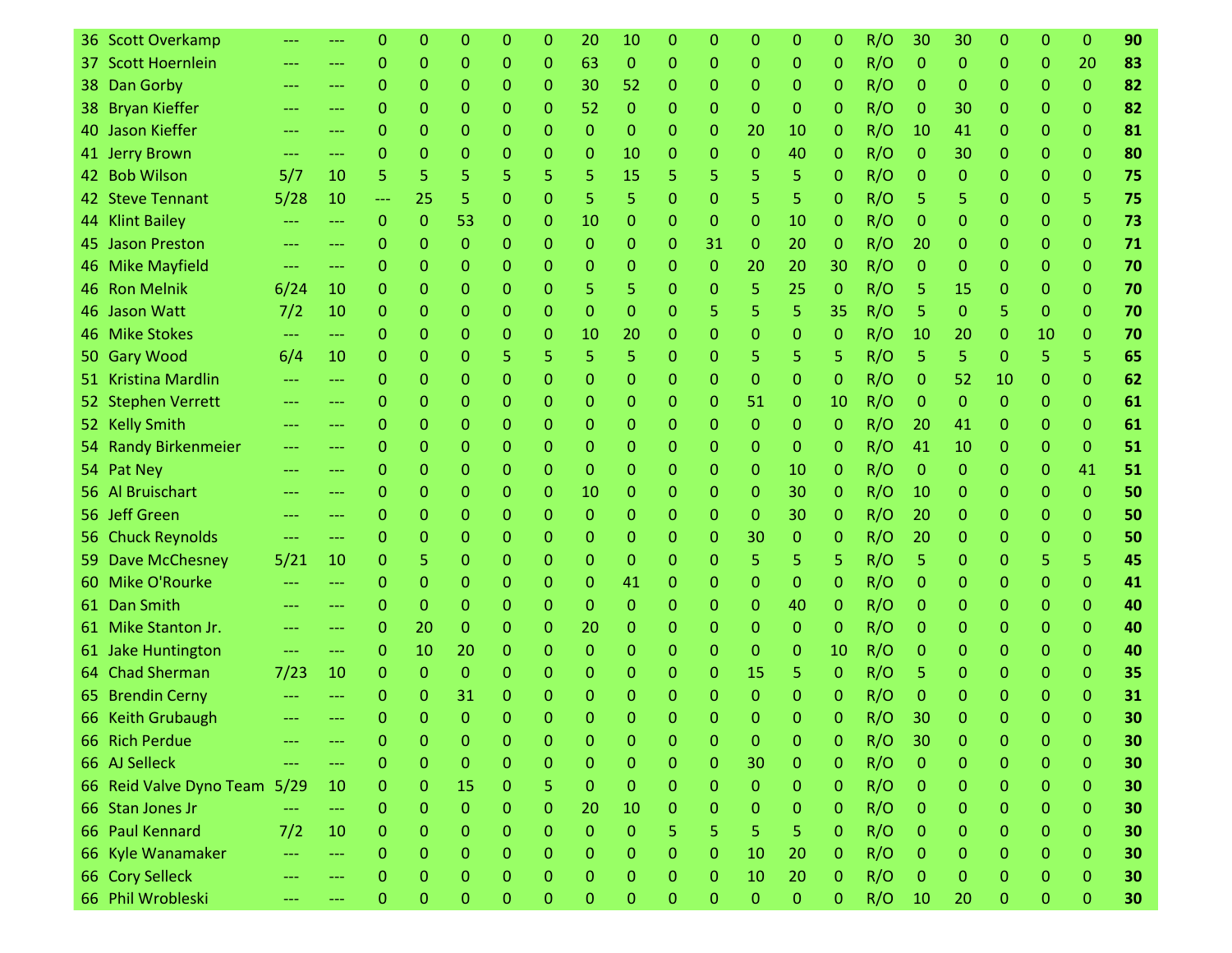|     | 66 Travis Mardlin    |                   |                     | 0            | 0            | 0        | Ω            | 0            | 0            | 0            | 0            | 0              | 0            | 0            | 0               | R/O | 0              | 10       | 20               | 0            | 0              | 30 |
|-----|----------------------|-------------------|---------------------|--------------|--------------|----------|--------------|--------------|--------------|--------------|--------------|----------------|--------------|--------------|-----------------|-----|----------------|----------|------------------|--------------|----------------|----|
|     | 66 Mike Higgins      | 4/30              | 10                  | $\Omega$     | 5            | 5        | 0            | 0            | 5            | $\Omega$     | $\Omega$     | $\mathbf{0}$   | $\mathbf{0}$ | 0            | 0               | R/O | $\mathbf 0$    | 0        | $\mathbf{0}$     | 0            | 5              | 30 |
|     | 66 Stacy Bigelow     |                   | ---                 | 0            | $\Omega$     | 0        | 0            | 0            | 0            | 10           | 10           | $\mathbf{0}$   | $\Omega$     | $\mathbf{0}$ | 0               | R/O | $\mathbf 0$    | 0        | 0                | 0            | 10             | 30 |
| 66. | <b>Mark Martinus</b> | ---               | ---                 | 0            | $\mathbf 0$  | 0        | 0            | 0            | 0            | $\mathbf{0}$ | $\Omega$     | 0              | 0            | 10           | 0               | R/O | 0              | 0        | 0                | 0            | 20             | 30 |
| 79. | <b>Mark Daniels</b>  | ---               | ---                 | 0            | $\Omega$     | 0        | 0            | 0            | 0            | 0            | 0            | $\mathbf{0}$   | $\mathbf{0}$ | 0            | 0               | R/O | $\mathbf 0$    | 20       | 0                | 0            | $\overline{0}$ | 20 |
| 79. | <b>Dale Bannick</b>  | $---$             | ---                 | 20           | 0            | 0        | 0            | 0            | 0            | 0            | 0            | $\Omega$       | 0            | 0            | 0               | R/O | 0              | 0        | 0                | 0            | $\mathbf{0}$   | 20 |
|     | 79 Rob Cerny         | ---               | ---                 | $\mathbf{0}$ | $\Omega$     | 0        | 0            | 0            | 0            | 0            | 20           | 0              | $\mathbf{0}$ | 0            | 0               | R/O | 0              | 0        | 0                | 0            | $\mathbf{0}$   | 20 |
| 79. | <b>Davin Reckow</b>  |                   | ---                 | 0            | 0            | 0        | 0            | 0            | 0            | 0            | $\Omega$     | 0              | 20           | $\mathbf{0}$ | 0               | R/O | 0              | 0        | 0                | 0            | $\mathbf{0}$   | 20 |
|     | 79 Gary Smith        | $---$             | $---$               | 0            | $\mathbf{0}$ | 0        | 0            | 0            | 0            | 0            | 0            | $\mathbf{0}$   | 10           | 10           | 0               | R/O | 0              | 0        | $\mathbf 0$      | 0            | $\mathbf{0}$   | 20 |
|     | 79 Rick Mitchell     | ---               | ---                 | 0            | $\mathbf 0$  | 0        | 0            | 0            | $\mathbf 0$  | 0            | 0            | $\mathbf{0}$   | 10           | 10           | 0               | R/O | 0              | 0        | 0                | 0            | $\mathbf{0}$   | 20 |
|     | 79 Justin Larocque   | ---               | ---                 | 0            | $\Omega$     | 0        | 0            | 0            | 10           | 0            | 0            | 0              | $\mathbf{0}$ | 10           | $\mathbf{0}$    | R/O | $\mathbf 0$    | 0        | 0                | 0            | $\mathbf{0}$   | 20 |
|     | 79 Rick Joan         | $---$             | ---                 | 0            | $\Omega$     | 0        | 0            | 0            | $\Omega$     | 0            | 0            | $\mathbf{0}$   | 10           | $\mathbf{0}$ | 10 <sup>°</sup> | R/O | 0              | 0        | 0                | 0            | $\mathbf{0}$   | 20 |
| 79. | <b>Brian Valasek</b> |                   | ---                 | 0            | $\Omega$     | 0        | 0            | 0            | 0            | 0            | 0            | 0              | 10           | 0            | 10              | R/O | 0              | 0        | 0                | 0            | $\mathbf{0}$   | 20 |
|     | 79 Cody Raymer       | ---               | ---                 | 0            | $\mathbf{0}$ | 0        | 0            | 0            | 0            | 0            | 0            | 0              | 10           | $\mathbf{0}$ | 0               | R/O | 10             | 0        | 0                | 0            | $\mathbf{0}$   | 20 |
|     | 79 Bob Schultz       |                   | ---                 | 0            | 0            | 0        | 0            | 0            | 0            | 0            | 0            | 0              | $\mathbf{0}$ | 0            | 0               | R/O | 10             | 0        | 0                | 10           | $\mathbf{0}$   | 20 |
|     | 79 Scott Healy       | ---               | $---$               | 0            | $\mathbf 0$  | 0        | 0            | 0            | 0            | 0            | 0            | $\mathbf{0}$   | $\Omega$     | 0            | 10              | R/O | $\mathbf 0$    | 0        | $\Omega$         | $\mathbf{0}$ | 10             | 20 |
|     | 91 Gary Bowman       |                   | $---$               | 0            | $\Omega$     | 0        | 0            | 0            | 0            | 0            | 0            | $\mathbf{0}$   | $\Omega$     | 0            | 0               | R/O | 0              | 0        | 0                | 0            | 10             | 10 |
| 91. | <b>Rich Seymour</b>  | ---               | ---                 | 0            | $\mathbf{0}$ | 0        | 0            | 0            | 0            | 0            | 0            | 0              | $\Omega$     | 0            | 0               | R/O | 0              | 0        | $\mathbf{0}$     | 10           | $\mathbf{0}$   | 10 |
|     | 91 Josh Patton       |                   | ---                 | 0            | $\mathbf{0}$ | 0        | 0            | 0            | 0            | 0            | 0            | $\mathbf{0}$   | $\mathbf{0}$ | 0            | 0               | R/O | 0              | 0        | 10               | $\mathbf{0}$ | $\mathbf{0}$   | 10 |
|     | 91 Jamie Sias        |                   | ---                 | 0            | 0            | 0        | 0            | 0            | 0            | 0            | 0            | 0              | 0            | 0            | 0               | R/O | $\mathbf{0}$   | 10       | $\mathbf{0}$     | 0            | $\mathbf{0}$   | 10 |
|     | 91 Jeff Renaudin     | ---               | ---                 | $\Omega$     | 0            | 0        | 0            | 0            | 0            | 0            | 0            | $\mathbf{0}$   | 0            | 0            | 0               | R/O | $\mathbf 0$    | 10       | 0                | 0            | $\mathbf{0}$   | 10 |
|     | 91 Gary Bowman       | $\frac{1}{2}$     | ---                 | 0            | 0            | 0        | 0            | 0            | 0            | 0            | 0            | 0              | $\Omega$     | 0            | 0               | R/O | $\mathbf 0$    | 10       | 0                | 0            | $\mathbf{0}$   | 10 |
| 91. | <b>Dan Bryeans</b>   | ---               | ---                 | 0            | $\Omega$     | 0        | 0            | 0            | 0            | 0            | 0            | 0              | $\mathbf{0}$ | 0            | 0               | R/O | 0              | 10       | 0                | 0            | $\mathbf{0}$   | 10 |
|     | 91 Jason Helsel      | ---               | ---                 | 0            | $\Omega$     | 0        | 0            | 0            | 0            | 0            | 0            | $\mathbf{0}$   | $\mathbf{0}$ | 0            | 0               | R/O | $\mathbf 0$    | 10       | 0                | 0            | $\Omega$       | 10 |
| 91. | <b>Hunter Acha</b>   | ---               | ---                 | 0            | $\Omega$     | 0        | 0            | 0            | 0            | 0            | 0            | 0              | 0            | 0            | 0               | R/O | $\mathbf{0}$   | 10       | 0                | 0            | $\mathbf{0}$   | 10 |
|     | 91 Tony Carbone      | ---               | ---                 | 0            | $\Omega$     | 0        | 0            | 0            | 0            | 0            | 0            | 0              | 0            | 0            | 0               | R/O | $\mathbf 0$    | 10       | 0                | 0            | $\mathbf{0}$   | 10 |
| 91. | <b>Clint Seymour</b> |                   | ---                 | 0            | 0            | 0        | 0            | 0            | 0            | 0            | 0            | 0              | $\Omega$     | 0            | 0               | R/O | 10             | 0        | 0                | 0            | $\mathbf{0}$   | 10 |
|     | 91 Joe Persi Jr      |                   | ---                 | 0            | $\mathbf{0}$ | 0        | 0            | 0            | 0            | 0            | 0            | $\mathbf{0}$   | $\Omega$     | 0            | 0               | R/O | 10             | 0        | $\mathbf 0$      | 0            | $\mathbf{0}$   | 10 |
|     | 91 Lou Robertson     |                   | ---                 | 0            | 0            | 0        | 0            | 0            | 0            | 0            | 0            | 0              | 0            | 0            | 0               | R/O | 10             | 0        | 0                | 0            | $\mathbf{0}$   | 10 |
| 91. | <b>Dustin Rose</b>   |                   |                     | 0            | 0            | 0        | 0            | 0            | 0            | 0            | 0            | 0              | 0            | 0            | 0               | R/O | 10             | 0        | 0                | 0            | $\Omega$       | 10 |
|     | 91 Steve Mikus       |                   |                     | $\Omega$     | $\Omega$     | $\Omega$ | 0            | O            | O            | O            | O            | O              | O            | $\Omega$     | O               | R/O | 10             | $\Omega$ | O                | n            | $\Omega$       | 10 |
|     | 91 Gary Hlavka       |                   |                     | 0            | $\mathbf{0}$ | 0        | 0            | $\mathbf{0}$ | $\mathbf{0}$ | $\mathbf{0}$ | $\mathbf{0}$ | $\mathbf 0$    | $\mathbf{0}$ | $\mathbf{0}$ | $\mathbf{0}$    | R/O | 10             | 0        | $\mathbf{0}$     | $\mathbf{0}$ | $\mathbf{0}$   | 10 |
|     | 91 Eric Johnson      | ---               | ---                 | 0            | $\mathbf 0$  | 0        | 0            | 0            | $\mathbf{0}$ | 0            | 0            | $\mathbf 0$    | $\mathbf{0}$ | 10           | $\mathbf{0}$    | R/O | $\mathbf{0}$   | 0        | $\mathbf 0$      | $\mathbf{0}$ | $\mathbf{0}$   | 10 |
|     | 91 Fred Schwedt      | $\qquad \qquad -$ | $\qquad \qquad - -$ | $\mathbf{O}$ | $\mathbf{0}$ | $\Omega$ | 0            | $\mathbf{O}$ | 0            | $\mathbf 0$  | 0            | $\overline{0}$ | $\mathbf{0}$ | 10           | $\mathbf{0}$    | R/O | $\overline{0}$ | 0        | $\boldsymbol{0}$ | 0            | $\overline{0}$ | 10 |
|     | 91 Aaron Shackelford | ---               | $---$               | 0            | $\mathbf{0}$ | $\Omega$ | 0            | 0            | 0            | 0            | $\Omega$     | 0              | $\mathbf{0}$ | 10           | $\mathbf{0}$    | R/O | $\mathbf{0}$   | 0        | $\mathbf 0$      | 0            | $\mathbf{0}$   | 10 |
|     | 91 John Linnabarry   | ---               | ---                 | 0            | $\mathbf{0}$ | $\Omega$ | 0            | 0            | $\mathbf{0}$ | 0            | $\mathbf{0}$ | $\mathbf 0$    | $\mathbf{0}$ | 10           | $\mathbf{0}$    | R/O | $\mathbf{0}$   | 0        | $\mathbf 0$      | 0            | $\mathbf{0}$   | 10 |
|     | 91 Ken Selleck       | ---               | ---                 | 0            | $\Omega$     | 0        | 0            | $\Omega$     | 0            | $\Omega$     | 0            | $\mathbf{0}$   | $\mathbf{0}$ | 10           | $\mathbf{0}$    | R/O | $\mathbf{0}$   | 0        | $\mathbf{0}$     | 0            | $\mathbf{0}$   | 10 |
|     | 91 Milo Ayres        | ---               | ---                 | 0            | $\mathbf 0$  | $\Omega$ | 0            | 0            | $\mathbf{0}$ | $\mathbf{0}$ | $\Omega$     | $\mathbf 0$    | $\mathbf{0}$ | 10           | $\mathbf{0}$    | R/O | $\mathbf{0}$   | 0        | $\mathbf 0$      | 0            | $\mathbf{0}$   | 10 |
|     | 91 Joe Knockeart     |                   | ---                 | 0            | $\bf 0$      | 0        | $\mathbf{0}$ | 0            | $\mathbf{0}$ | $\mathbf 0$  | $\mathbf 0$  | $\mathbf 0$    | 10           | $\mathbf{0}$ | $\mathbf{0}$    | R/O | $\mathbf{0}$   | 0        | 0                | $\pmb{0}$    | $\pmb{0}$      | 10 |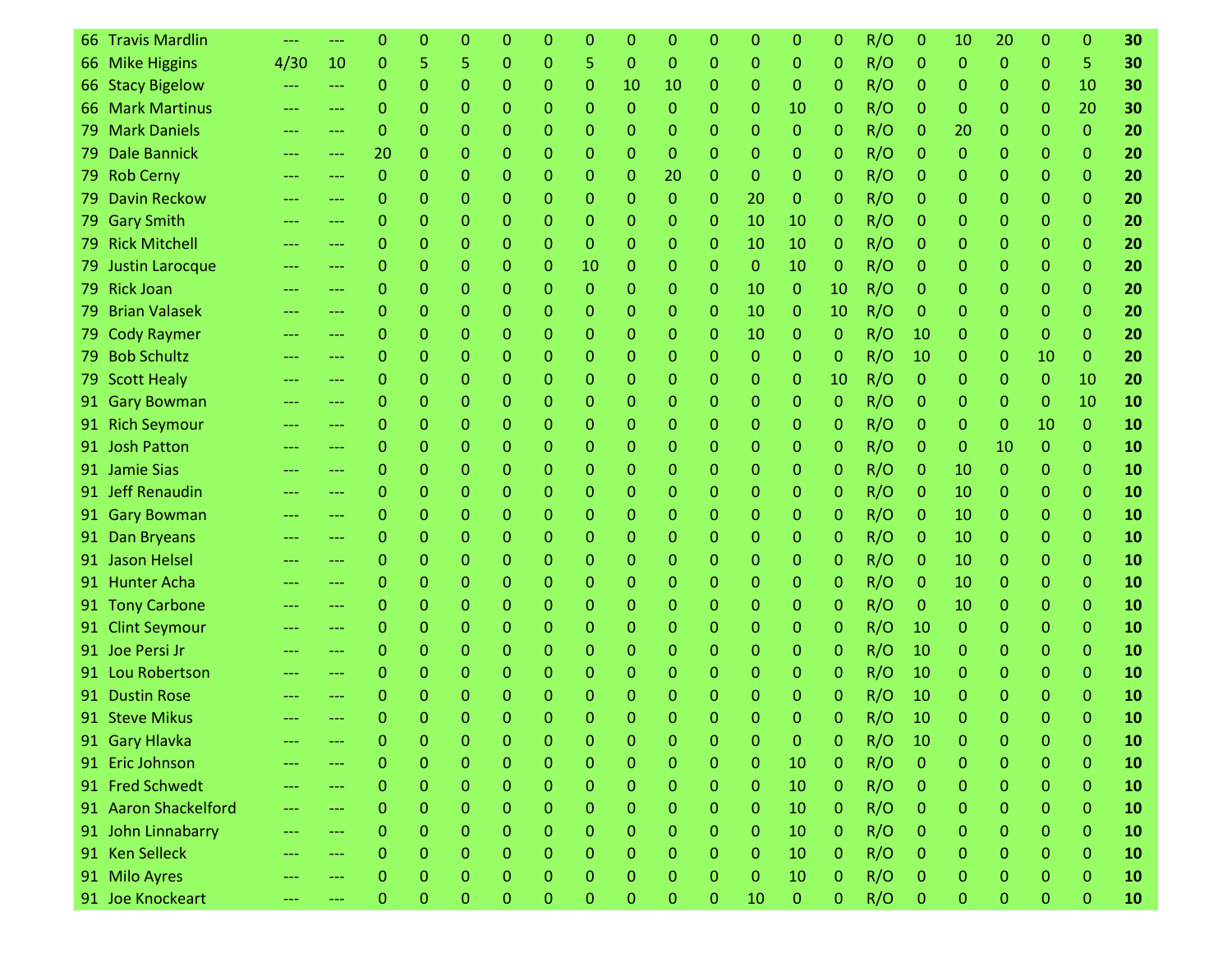| 91 Mike Staley      |       |                   |          | 0            | O. | 0              |              | $\Omega$       | 0            | 0              | $\mathbf{0}$    | 10             | 0            | $\overline{0}$ | R/O | $\mathbf{0}$   | 0        | $\Omega$       | 0        | $\mathbf{0}$ | 10 |
|---------------------|-------|-------------------|----------|--------------|----|----------------|--------------|----------------|--------------|----------------|-----------------|----------------|--------------|----------------|-----|----------------|----------|----------------|----------|--------------|----|
| 91 George McConnell | $---$ | $\qquad \qquad -$ |          | 0            | 0. | $\mathbf{0}$   | 0            | $\overline{0}$ | 0            | $\mathbf{0}$   | $\mathbf{0}$    | 10             | 0            | $\overline{0}$ | R/O | $\overline{0}$ | 0        | $\mathbf{0}$   | 0        | $\mathbf{0}$ | 10 |
| 91 Jim Stoll        |       | ---               | 0        | 0            | 0. | $\overline{0}$ | 0            | $\overline{0}$ | 0            | $\overline{0}$ | $\mathbf{0}$    | $\mathbf{0}$   | 0            | 10             | R/O | $\overline{0}$ | 0        | $\Omega$       | 0        | $\Omega$     | 10 |
| 91 Billy Maier      |       |                   | 0        | $\Omega$     | 0. | $\Omega$       | $\Omega$     | $\overline{0}$ | 0            | $\overline{0}$ | $\mathbf{0}$    | 10             | 0            | $\overline{0}$ | R/O | $\Omega$       | 0        | $\Omega$       | $\Omega$ | $\Omega$     | 10 |
| 91 Andy Chester     |       |                   | $\Omega$ | $\Omega$     | 0  | $\Omega$       | $\mathbf{0}$ | $\overline{0}$ | 0            | $\overline{0}$ | 10 <sup>1</sup> | $\overline{0}$ | $\mathbf{0}$ | $\overline{0}$ | R/O | $\Omega$       | $\Omega$ | $\Omega$       | $\Omega$ | $\Omega$     | 10 |
| 91 Brad Barrett     |       |                   | 0        | $\Omega$     | 0. | $\Omega$       | $\Omega$     | $\overline{0}$ | 10           | $\Omega$       | $\mathbf{0}$    | $\mathbf{0}$   | $\mathbf{0}$ | $\overline{0}$ | R/O | $\Omega$       | $\Omega$ | $\Omega$       | $\Omega$ | $\Omega$     | 10 |
| 91 Dru Williams     |       | --                | 0        | $\mathbf{0}$ | 0. | $\Omega$       | $\Omega$     | $\overline{0}$ | $\mathbf{0}$ | 10             | $\mathbf{0}$    | $\mathbf{0}$   | $\mathbf{0}$ | $\overline{0}$ | R/O | $\Omega$       | $\Omega$ | $\Omega$       | $\Omega$ | $\Omega$     | 10 |
| 91 Ken Hansen       |       | ---               | 0.       | $\Omega$     | 0. | 0              | $\Omega$     | $\Omega$       | 10           | $\Omega$       | $\mathbf{0}$    | $\mathbf{0}$   | 0            | $\overline{0}$ | R/O | $\Omega$       | $\Omega$ | $\Omega$       | $\Omega$ | $\Omega$     | 10 |
| 91 Tim Merrick      |       |                   | 0        | $\Omega$     | 0. | 0              | $\Omega$     | 10             | 0            | $\Omega$       | $\mathbf{0}$    | $\mathbf{0}$   | 0            | $\overline{0}$ | R/O | $\Omega$       | 0        | $\Omega$       | $\Omega$ | $\Omega$     | 10 |
| 91 Bill Mumford     |       | ---               | 0        | $\Omega$     | 0. | $\Omega$       | 0            | 10             | 0            | $\Omega$       | $\mathbf{0}$    | $\overline{0}$ | $\Omega$     | $\overline{0}$ | R/O | $\Omega$       | 0        | $\Omega$       | $\Omega$ | $\Omega$     | 10 |
| 91 Lee Cross        | ---   | ---               |          | $\Omega$     | 0. | $\Omega$       | 10           | $\overline{0}$ | 0            | $\Omega$       | $\mathbf{0}$    | $\Omega$       | $\mathbf{0}$ | $\overline{0}$ | R/O | $\Omega$       | 0        | $\Omega$       | $\Omega$ | $\Omega$     | 10 |
| 91 Frank Piltz      |       |                   | 0        | 10           | 0. | $\Omega$       | $\Omega$     | $\mathbf{0}$   | 0            | $\overline{0}$ | $\mathbf{0}$    | $\mathbf{0}$   | $\mathbf{0}$ | $\overline{0}$ | R/O | $\Omega$       | $\Omega$ | $\overline{0}$ | $\Omega$ | $\Omega$     | 10 |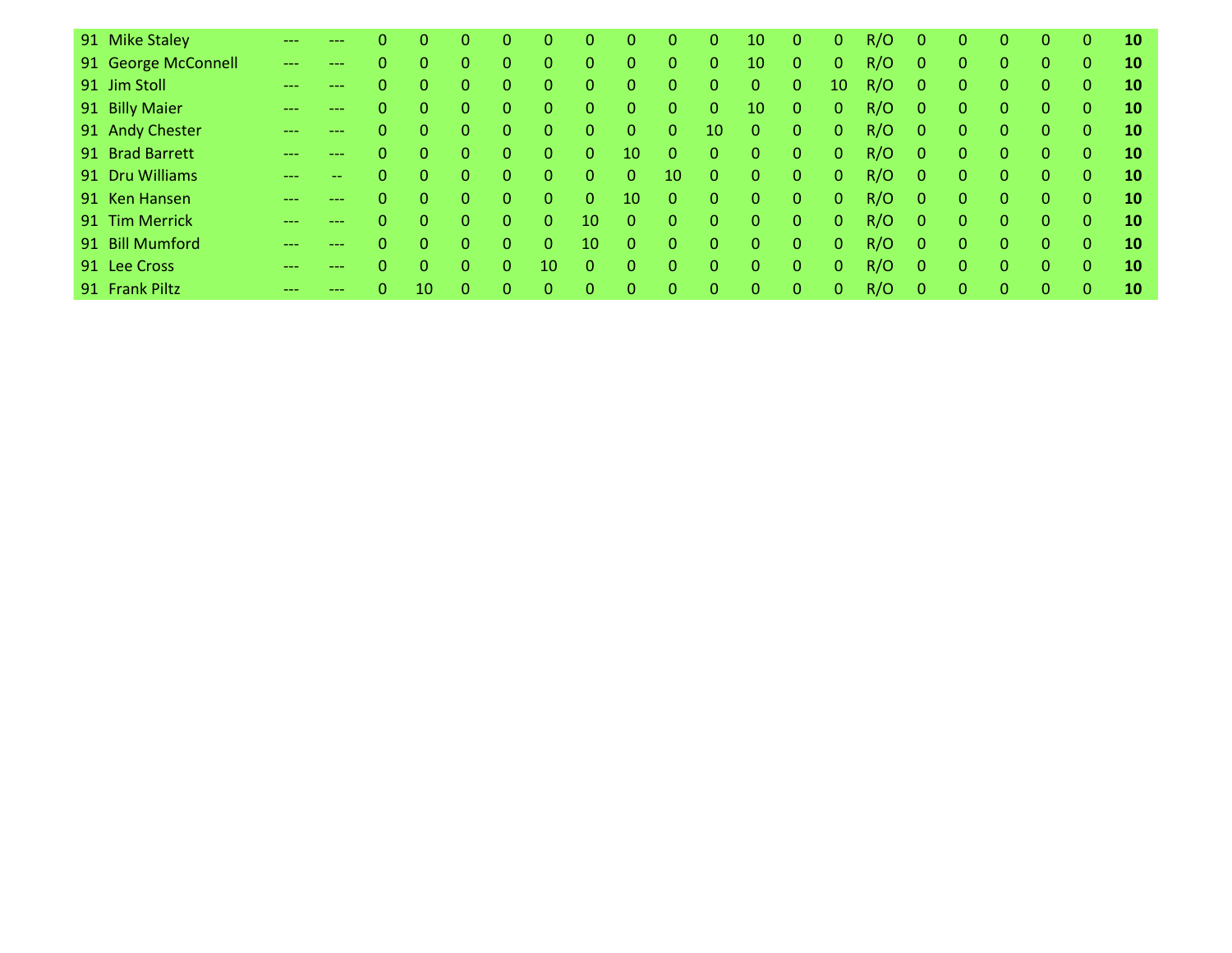|     |                                                                                                                                                                                                                                                                          |               |                           |              |                |    |          | <b>MiCellularClinic 2016 Points Series</b><br><b>Auto Body Complete PRO TROPHY Class</b> |                  |                  |              |                     |          |                  |              |     |                      |              |              |              |              |              |
|-----|--------------------------------------------------------------------------------------------------------------------------------------------------------------------------------------------------------------------------------------------------------------------------|---------------|---------------------------|--------------|----------------|----|----------|------------------------------------------------------------------------------------------|------------------|------------------|--------------|---------------------|----------|------------------|--------------|-----|----------------------|--------------|--------------|--------------|--------------|--------------|
|     |                                                                                                                                                                                                                                                                          |               | Date Bonus 5/21 5/28 5/29 |              |                |    | 6/4      |                                                                                          | $6/11$ 6/24 6/25 |                  | 7/2          | 7/16 7/29 7/30 8/13 |          |                  |              |     | $8/20$ $8/26$ $8/27$ |              | 9/3          |              | $9/17$ 9/23  | <b>Total</b> |
| 1.  | <b>Kyle Kidder</b>                                                                                                                                                                                                                                                       | 5/21          | 10                        | 25           | 25             | 47 | 5        | 5                                                                                        | 15               | 20               | 5            | 25                  | 25       | 5                | 68           | R/O | 25                   | 25           | 25           | 36           | 68           | 459          |
| 2.  | <b>Jim Evans</b>                                                                                                                                                                                                                                                         | 3/5           | 10                        | 47           | 58             | 15 | 5        | 47                                                                                       | 47               | 5                | 5            | 15                  | 15       | 5                | 15           | R/O | 35                   | 25           | 25           | 15           | 15           | 404          |
| 3.  | <b>Martin Moore</b>                                                                                                                                                                                                                                                      | 5/7           | 10                        | 5            | 47             | 36 | 5        | 25                                                                                       | 25               | 5                | 5            | 15                  | 68       | 15               | 15           | R/O | 15                   | 5            | 36           | 36           | 5            | 373          |
|     | <b>Jim Bacon</b>                                                                                                                                                                                                                                                         | 5/7           | 10                        | $\mathbf{0}$ | 5              | 58 | 5        | 58                                                                                       | 15               | 35               | 25           | 5                   | 5        | 5                | 57           | R/O | 5                    | 5            | 15           | 58           | 5            | 371          |
|     | <b>Kristina Mardlin</b>                                                                                                                                                                                                                                                  | 5/21          | 10                        | 58           | 15             | 15 | 5        | 5                                                                                        | 15               | 46               | 5            | 58                  | 15       | 5                | 5            | R/O | 25                   | 5            | 15           | 5            | 46           | 353          |
|     | <b>Dustin Cesaro</b>                                                                                                                                                                                                                                                     | 5/21          | 10                        | 5            | 5              | 5  | 0        | 15                                                                                       | 58               | 57               | 15           | 36                  | 25       | 25               | 5            | R/O | 5                    | 5            | 5            | 25           | 5            | 306          |
|     | <b>Gary Bowman</b>                                                                                                                                                                                                                                                       | 5/21          | 10                        | 5            | 25             | 5  | 0        | 5                                                                                        | 5                | 5                | 58           | 5                   | 15       | 5                | 35           | R/O | 5                    | 25           | 58           | 5            | 15           | 286          |
| 8   | <b>James Persinger</b>                                                                                                                                                                                                                                                   | 7/18          | 10                        | 10           | 10             | 20 | 0        | 20                                                                                       | 0                | 0                | 10           | 10                  | 57       | 5                | 25           | R/O | 15                   | 15           | 47           | 5            | 5            | 264          |
|     | <b>Fluette Racing</b><br>68<br>R/O<br>5/7<br>10<br>5<br>0<br>0<br>5<br>5<br>5<br>25<br>5<br>15<br>5<br>5<br>15<br>5<br>5<br>15<br>35<br>5<br><b>David Evans</b><br>5<br>5<br>5<br>5<br>5<br>5<br>5<br>5<br>5<br>5<br>3/5<br>25<br>36<br>5<br>36<br>35<br>15<br>R/O<br>10 |               |                           |              |                |    |          |                                                                                          |                  |                  |              |                     |          |                  |              | 228 |                      |              |              |              |              |              |
| 10  | 5<br>Samantha Sarnowski<br>5/21<br>5<br>5<br>5<br>R/O<br>15<br>0<br>5<br>15<br>5<br>25<br>5<br>15<br>15<br>5<br>25<br>10<br>25<br>0                                                                                                                                      |               |                           |              |                |    |          |                                                                                          |                  |                  |              |                     |          |                  |              | 217 |                      |              |              |              |              |              |
| 11. | 5<br>5<br>5<br>5<br>5<br>5<br>5<br><b>Chuck Marlatt</b><br>5/28<br>36<br>5<br>15<br>15<br>15<br>25<br>25<br>10<br>$\mathbf{0}$<br>$\mathbf 0$<br>0                                                                                                                       |               |                           |              |                |    |          |                                                                                          |                  |                  |              |                     |          |                  | 185          |     |                      |              |              |              |              |              |
| 12. | R/O                                                                                                                                                                                                                                                                      |               |                           |              |                |    |          |                                                                                          |                  |                  |              |                     |          |                  | 181          |     |                      |              |              |              |              |              |
| 13  | <b>Louis Gravelle</b>                                                                                                                                                                                                                                                    | 5/21          | 10                        | 36           | 5              | 5  | 5        | 15                                                                                       | 0                | 0                | 15           | 5                   | 5        | 15               | 5            | R/O | 5                    | <b>15</b>    | 25           | 5            | 5            | 176          |
| 13. | <b>Don Oliver</b>                                                                                                                                                                                                                                                        | 5/21          | 10                        | 5            | 5              | 15 | 5        | 5                                                                                        | 15               | 5                | 25           | 5                   | 46       | 5                | 0            | R/O | 5                    | $\mathbf{0}$ | 5            | 15           | 5            | 176          |
| 15  | <b>Rick Joan</b>                                                                                                                                                                                                                                                         | 4/30          | 10                        | 5            | 5              | 15 | 5        | 5                                                                                        | 5                | 5                | 15           | 5                   | 5        | 5                | 5            | R/O | 5                    | 5            | 15           | 25           | 15           | 155          |
| 16  | <b>Ron Mallison</b>                                                                                                                                                                                                                                                      | 5/7           | 10                        | 5            | 5              | 5  | 5        | 5                                                                                        | 5                | 15               | 5            | 36                  | 5        | 5                | 5            | R/O | 5                    | 5            | 5            | 15           | 5            | 146          |
| 17  | <b>Matt Letts</b>                                                                                                                                                                                                                                                        | 5/21          | 10                        | 15           | 5              | 15 | 5        | 5                                                                                        | 5                | 5                | 5            | 15                  | 15       | 5                | 5            | R/O | 5                    | 5            | 5            | 15           | 5            | 145          |
| 18  | <b>Scott Glinski</b>                                                                                                                                                                                                                                                     | 5/21          | 10                        | 5            | 15             | 5  | 5        | 5                                                                                        | 5                | 0                | 5            | 15                  | 5        | 5                | 5            | R/O | 15                   | 5            | 5            | 5            | 15           | 130          |
| 19  | <b>Scott Swander</b>                                                                                                                                                                                                                                                     | 5/28          | 10                        | $\mathbf{0}$ | 15             | 5  | 0        | 15                                                                                       | 5                | 5                | 5            | $\mathbf 0$         | 15       | 25               | 5            | R/O | 5                    | 5            | 5            | 5            | $\mathbf 0$  | 125          |
| 19  | <b>Wayne Henschel</b>                                                                                                                                                                                                                                                    | 5/21          | 10                        | 5            | 5              | 5  | 5        | $\mathbf 0$                                                                              | 15               | 5                | $\mathbf{0}$ | 5                   | 5        | 5                | 5            | R/O | 5                    | 5            | 5            | 5            | 35           | 125          |
|     | 21 Andrew Heinig                                                                                                                                                                                                                                                         | $---$         | $---$                     | 0            | 0              | 0  | 0        | $\mathbf 0$                                                                              | 31               | 10               | 0            | 42                  | 10       | 0                | 0            | R/O | 0                    | 30           | 0            | 0            | $\mathbf 0$  | 123          |
|     | 22 Toby Hamilton                                                                                                                                                                                                                                                         | 7/2           | 10                        | $\mathbf{0}$ | 0              | 0  | 0        | $\mathbf 0$                                                                              | 0                | 30               | 5            | $\mathbf{0}$        | 5        | 5                | 0            | R/O | 15                   | 5            | 25           | $\mathbf 0$  | $\mathbf 0$  | 100          |
|     | 23 Steve Kirbach                                                                                                                                                                                                                                                         | 6/25          | 10                        | 0            | 0              | 10 | 0        | 10                                                                                       | 0                | 15               | 5            | 0                   | 0        | 0                | 0            | R/O | 0                    | 0            | 0            | 47           | 0            | 97           |
|     | 24 Terry Pendock                                                                                                                                                                                                                                                         | 7/16          | 10                        | 0            | 0              | 0  | 0        | $\mathbf 0$                                                                              | 10               | $\mathbf 0$      | 31           | $\mathbf 0$         | 15       | 5                | 5            | R/O | 5                    | 5            | 5            | 5            | $\Omega$     | 96           |
| 25  | <b>Phil Wrobleski</b>                                                                                                                                                                                                                                                    | ---           | $---$                     | 0            | 0              | 0  | 0        | $\mathbf 0$                                                                              | 0                | $\mathbf 0$      | 0            | $\mathbf 0$         | 0        | 30               | 0            | R/O | 63                   | 0            | 0            | 0            | 0            | 93           |
| 26  | <b>Amanda Stevens</b>                                                                                                                                                                                                                                                    | 7/16          | 10                        | 0            | 0              | 0  | 0        | $\mathbf 0$                                                                              | 0                | $\mathbf 0$      | 0            | 5                   | 5        | 5                | 5            | R/O | 35                   | 0            | 5            | 15           | 5            | 90           |
|     | 27 Dale Mardlin                                                                                                                                                                                                                                                          | $\frac{1}{2}$ | $---$                     | 0            | 0              | 0  | 0        | 0                                                                                        | 20               | 0                | 31           | 0                   | 0        | 0                | 25           | R/O | 0                    | 10           | 0            | 0            | $\mathbf 0$  | 86           |
| 28  | <b>Mark MacPherson</b>                                                                                                                                                                                                                                                   | 4/30          | 10                        |              |                |    |          |                                                                                          |                  | 5                |              |                     | 5        | 15               |              | R/O |                      |              |              |              | 5            | 85           |
|     | 29 Jason Mikula                                                                                                                                                                                                                                                          |               |                           | 0            | 0              | 0  | 0        | $\mathbf 0$                                                                              | $\mathbf{0}$     | 63               | $\mathbf{0}$ | $\mathbf{0}$        | 20       | 0                | 0            | R/O | 0                    | 0            | 0            | $\mathbf{0}$ | $\mathbf 0$  | 83           |
|     | 30 Jimmy Evans                                                                                                                                                                                                                                                           | $---$         | $---$                     | 0            | 0              | 0  | $\Omega$ | 10                                                                                       | 20               | 20               | $\mathbf{0}$ | 10                  | 20       | 0                | 0            | R/O | $\mathbf 0$          | $\mathbf{0}$ | 0            | $\mathbf{0}$ | $\Omega$     | 80           |
|     | 31 Bob Bushen                                                                                                                                                                                                                                                            | 6/25          | 10                        | $\mathbf 0$  | 0              | 0  | 0        | $\mathbf{0}$                                                                             | $\mathbf{0}$     | 5                | 47           | $\mathbf{0}$        | 5        | 5                | $\mathbf{0}$ | R/O | 5.                   | $\Omega$     | $\mathbf{0}$ | $\Omega$     | $\Omega$     | 77           |
|     | 32 Bud Roof                                                                                                                                                                                                                                                              | $---$         | ---                       | 0            | 0              | 0  | $\Omega$ | $\Omega$                                                                                 | 0                | $\mathbf{0}$     | 0            | $\mathbf{0}$        | 0        | $\boldsymbol{0}$ | 41           | R/O | 20                   | 10           | 0            | $\mathbf{0}$ | $\mathbf 0$  | 71           |
|     | 33 Brian Vandervest                                                                                                                                                                                                                                                      | 5/21          | 10                        | 5            | 5              | 5  | 5        | 5                                                                                        | 5                | 5                | 5            | 5                   | $\Omega$ | $\mathbf 0$      | 0            | R/O | 5                    | $\mathbf{0}$ | 5            | 5            | $\mathbf 0$  | 70           |
|     | 34 Al Bruischart                                                                                                                                                                                                                                                         |               |                           | $\mathbf{0}$ | $\overline{0}$ | 0  | 0        | $\mathbf{0}$                                                                             | 0                | $\boldsymbol{0}$ | 0            | $\mathbf{0}$        | 0        | $\mathbf{0}$     | 0            | R/O | 0                    | 63           | $\mathbf 0$  | $\mathbf{0}$ | $\mathbf{0}$ | 63           |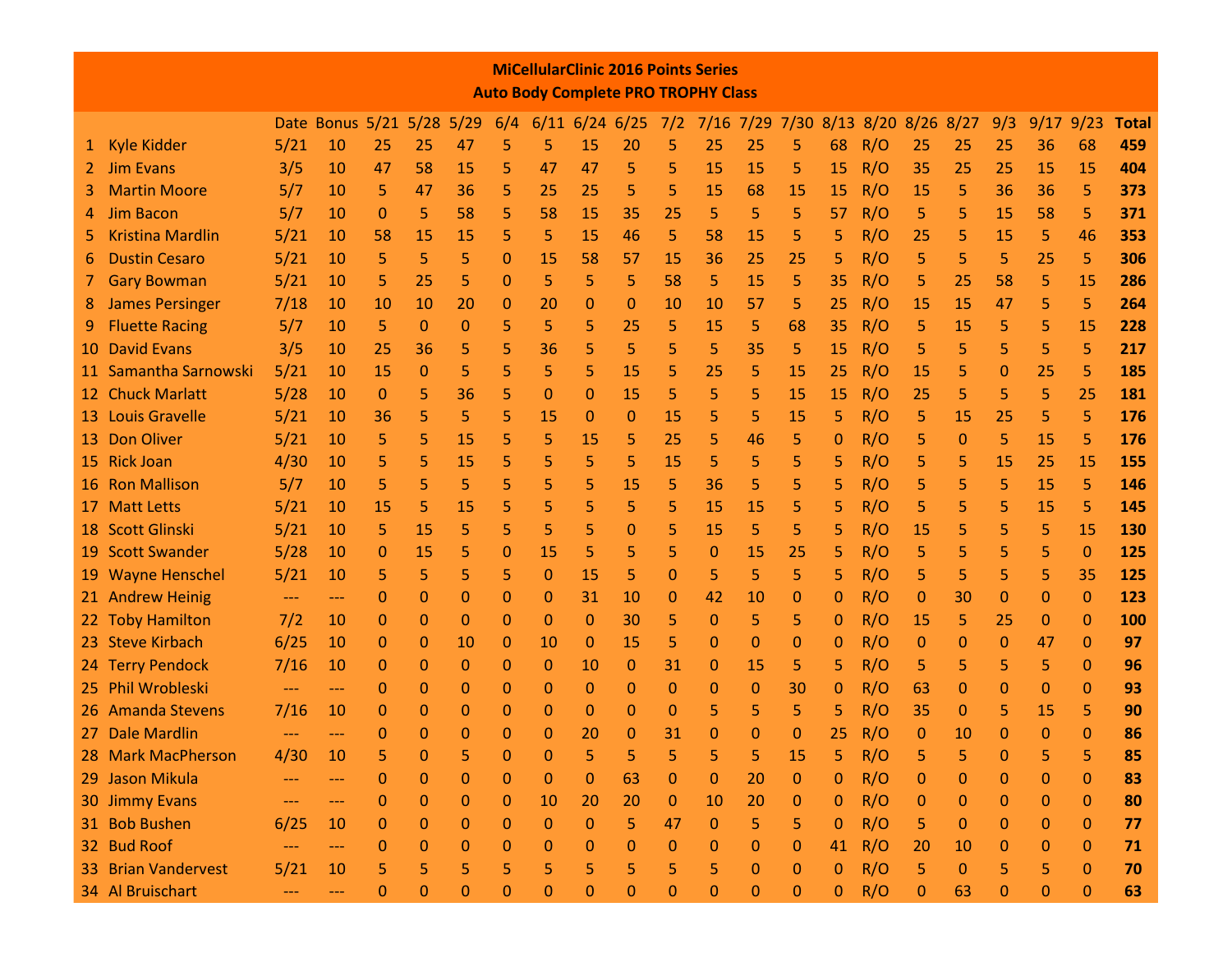|     | 35 Kyle Wanamaker    |                            |                     | 0           | $\Omega$     | 0              | 0           | 0            | $\Omega$     | 0            | 0            | $\Omega$     | 20           | 41               | 0           | R/O | 0            | 0           | $\mathbf{0}$ | 0        | $\mathbf 0$  | 61 |
|-----|----------------------|----------------------------|---------------------|-------------|--------------|----------------|-------------|--------------|--------------|--------------|--------------|--------------|--------------|------------------|-------------|-----|--------------|-------------|--------------|----------|--------------|----|
| 6   | <b>Rory Vick</b>     |                            | ---                 | 0           | $\mathbf{0}$ | $\mathbf 0$    | $\mathbf 0$ | $\mathbf 0$  | $\mathbf 0$  | 0            | 0            | 0            | 10           | 20               | 0           | R/O | 30           | 0           | 0            | 0        | $\mathbf 0$  | 60 |
|     | 36 Reggie Ernst      | 5/21                       | 10                  | 5           | $\mathbf{0}$ | 5              | 0           | $\mathbf 0$  | 0            | 0            | 5            | $\mathbf{0}$ | 5            | 5                | 5           | R/O | 5            | 5           | 0            | 5        | 5            | 60 |
|     | 38 Joshua Sorenson   | 8/26                       | 10                  | $\Omega$    | $\mathbf{0}$ | 0              | 0           | 0            | 0            | 0            | 0            | 0            | $\mathbf{0}$ | 20               | 0           | R/O | 5            | 5           | 5            | 5        | 5            | 55 |
| 39. | <b>Michael Todd</b>  | $---$                      | $---$               | 0           | $\mathbf 0$  | 0              | $\mathbf 0$ | $\mathbf 0$  | $\mathbf 0$  | 0            | 0            | $\mathbf{0}$ | $\mathbf{0}$ | 0                | 0           | R/O | 0            | 0           | 0            | 0        | 52           | 52 |
| 39  | <b>Jeff Green</b>    | $---$                      | ---                 | 0           | 0            | 0              | $\mathbf 0$ | 0            | 0            | 0            | 0            | $\mathbf{0}$ | $\mathbf{0}$ | $\mathbf{0}$     | 0           | R/O | 0            | 52          | 0            | 0        | $\mathbf{0}$ | 52 |
| 39. | Dan Snyder           | $---$                      | $---$               | $\mathbf 0$ | $\mathbf{0}$ | 0              | $\mathbf 0$ | $\mathbf 0$  | 0            | 0            | 0            | $\mathbf{0}$ | $\mathbf{0}$ | $\mathbf{0}$     | 0           | R/O | 52           | $\mathbf 0$ | 0            | $\Omega$ | $\mathbf 0$  | 52 |
| 39  | <b>Rick Mitchell</b> | $---$                      | $---$               | 0           | $\mathbf 0$  | 0              | 0           | $\mathbf 0$  | $\mathbf 0$  | 0            | 0            | $\mathbf{0}$ | $\mathbf 0$  | 52               | 0           | R/O | $\mathbf{0}$ | 0           | 0            | $\Omega$ | $\mathbf 0$  | 52 |
|     | 43 Josh Kosiboski    | $\qquad \qquad \text{---}$ | $\qquad \qquad - -$ | 0           | $\mathbf{0}$ | 0              | $\mathbf 0$ | 0            | 31           | 0            | 0            | $\mathbf{0}$ | $\mathbf{0}$ | $\mathbf{0}$     | 0           | R/O | 10           | 0           | 0            | 10       | $\mathbf 0$  | 51 |
|     | 44 Scott Ringelberg  | 5/7                        | 10                  | 5           | 5            | 5              | 5           | 5            | 5            | 5            | 5            | $\Omega$     | $\mathbf{0}$ | 0                | 0           | R/O | 0            | 0           | 0            | 0        | $\mathbf 0$  | 50 |
|     | 44 Rob Cerny         | $---$                      | ---                 | 0           | 10           | 0              | 0           | 0            | 0            | 0            | 20           | 20           | $\mathbf{0}$ | $\mathbf{0}$     | 0           | R/O | 0            | 0           | 0            | 0        | $\mathbf 0$  | 50 |
|     | 44 Larry Tennant     | 5/28                       | 10                  | 0           | 5            | 5              | $\mathbf 0$ | $\mathbf 0$  | $\mathbf{0}$ | 5            | $\mathbf{0}$ | $\mathbf{0}$ | 5            | 5                | 0           | R/O | 5            | 5           | 0            | 0        | 5            | 50 |
|     | 44 Scott Healy       | $---$                      | $---$               | 0           | $\mathbf{0}$ | 0              | 0           | 0            | 10           | 0            | 0            | 0            | $\mathbf{0}$ | 0                | 20          | R/O | 0            | 0           | 0            | 0        | 20           | 50 |
| 47  | <b>Devon Nelson</b>  | 5/21                       | 10                  | 5           | $\mathbf{0}$ | 15             | 0           | 0            | 5            | 0            | $\mathbf 0$  | 0            | $\mathbf{0}$ | 5                | 5           | R/O | 0            | 0           | 0            | 0        | $\mathbf{0}$ | 45 |
|     | 48 Joe Smith         | $---$                      | ---                 | 0           | 0            | 0              | 0           | 0            | 0            | 0            | 0            | 0            | $\mathbf{0}$ | $\mathbf{0}$     | 0           | R/O | 0            | 41          | 0            | 0        | $\mathbf 0$  | 41 |
|     | 48 Phil Anderson     | $---$                      | $---$               | 0           | $\mathbf{0}$ | 0              | $\mathbf 0$ | $\mathbf 0$  | 0            | 0            | 0            | $\mathbf{0}$ | $\mathbf{0}$ | $\mathbf{0}$     | 0           | R/O | 41           | 0           | 0            | 0        | $\mathbf 0$  | 41 |
|     | 48 Tyler Hassing     | $\qquad \qquad -$          | $\qquad \qquad - -$ | $\Omega$    | $\mathbf{0}$ | 0              | 0           | $\mathbf 0$  | $\mathbf 0$  | 0            | $\mathbf{0}$ | $\mathbf{0}$ | $\mathbf{0}$ | 41               | 0           | R/O | 0            | 0           | 0            | 0        | $\mathbf 0$  | 41 |
|     | 51 Mark Tossey       | 7/2                        | 10                  | $\Omega$    | $\mathbf{0}$ | 0              | $\mathbf 0$ | $\mathbf 0$  | $\mathbf 0$  | 0            | 5            | 5            | 5            | 5                | 5           | R/O | 0            | 0           | 5            | 0        | $\mathbf 0$  | 40 |
|     | 51 Scott Labbe       | 5/28                       | 10                  | $\Omega$    | 5            | 0              | $\mathbf 0$ | $\mathbf 0$  | 0            | 0            | 5            | $\mathbf{0}$ | $\Omega$     | 0                | 5           | R/O | 5            | 0           | 5            | 5        | $\Omega$     | 40 |
|     | 53 Jim Skiver        | 8/25                       | 10                  | 0           | $\mathbf 0$  | 0              | 0           | 0            | 0            | 0            | 0            | 0            | $\mathbf{0}$ | 0                | 0           | R/O | 5            | 5           | 5            | 5        | 5            | 35 |
|     | 54 Zachery Dankert   | $---$                      | $---$               | 0           | $\mathbf{0}$ | 0              | $\mathbf 0$ | 0            | 0            | 0            | 0            | 0            | $\mathbf{0}$ | $\mathbf{0}$     | 0           | R/O | 0            | 0           | 0            | $\Omega$ | 30           | 30 |
|     | 54 Scott Overkamp    | $---$                      | $---$               | 0           | $\mathbf 0$  | 0              | 0           | $\mathbf{0}$ | 0            | 0            | 0            | $\mathbf{0}$ | $\mathbf{0}$ | 0                | 0           | R/O | 0            | 30          | 0            | 0        | $\mathbf{0}$ | 30 |
|     | 54 Steve Methner     | $\qquad \qquad -$          | $\qquad \qquad - -$ | $\Omega$    | $\mathbf{0}$ | 0              | $\mathbf 0$ | 0            | 0            | 0            | 0            | $\mathbf{0}$ | $\mathbf{0}$ | 30               | 0           | R/O | 0            | 0           | 0            | 0        | $\mathbf 0$  | 30 |
|     | 54 Randy Whitaker    | $---$                      | $---$               | 0           | $\mathbf{0}$ | $\overline{0}$ | $\mathbf 0$ | $\mathbf{0}$ | $\mathbf 0$  | 0            | $\mathbf{0}$ | $\mathbf{0}$ | $\mathbf{0}$ | 30               | 0           | R/O | 0            | 0           | 0            | 0        | $\mathbf 0$  | 30 |
|     | 54 Henry Patton      | $---$                      | ---                 | 0           | $\mathbf{0}$ | 0              | $\mathbf 0$ | $\mathbf 0$  | 0            | 0            | 0            | $\mathbf{0}$ | 30           | $\mathbf{0}$     | 0           | R/O | 0            | 0           | 0            | 0        | $\mathbf 0$  | 30 |
|     | 54 Gary Wood         | $---$                      | $---$               | $\mathbf 0$ | $\mathbf{0}$ | 0              | $\mathbf 0$ | 20           | 0            | 0            | 0            | $\mathbf{0}$ | $\Omega$     | 10               | 0           | R/O | 0            | 0           | 0            | $\Omega$ | $\Omega$     | 30 |
|     | 54 Travis Dankert    | $---$                      | $---$               | 0           | $\mathbf{0}$ | 0              | $\mathbf 0$ | $\mathbf{0}$ | 0            | 0            | 0            | $\mathbf{0}$ | 10           | 20               | 0           | R/O | 0            | 0           | 0            | 0        | $\mathbf 0$  | 30 |
|     | 54 Tobyn Kirbach     | $---$                      | $\qquad \qquad - -$ | 0           | $\mathbf{0}$ | 0              | 0           | 0            | 0            | 0            | 0            | 0            | $\mathbf{0}$ | 10               | 10          | R/O | 0            | 10          | 0            | 0        | $\mathbf 0$  | 30 |
|     | 54 Mike Labbe        | 7/2                        | 10                  | 0           | $\mathbf{0}$ | 0              | 0           | $\mathbf 0$  | 0            | 0            | 0            | 5            | $\mathbf{0}$ | $\mathbf{0}$     | 0           | R/O | 0            | 0           | 15           | 0        | $\mathbf 0$  | 30 |
|     | 54 Michael Brazee    | $---$                      | $\qquad \qquad - -$ | 0           | $\mathbf 0$  | 0              | 0           | 0            | 0            | 0            | 0            | 0            | $\mathbf{0}$ | $\mathbf{0}$     | 0           | R/O | 0            | 0           | 10           | 20       | $\mathbf 0$  | 30 |
|     | 64 Ed Peffer         | 6/4                        | 10                  | O           | $\Omega$     | $\Omega$       | 5           | 5            | $\Omega$     | n            | O            | O            | $\Omega$     | $\Omega$         | 5           | R/O | ⋂            | $\Omega$    | $\Omega$     | $\Omega$ | $\Omega$     | 25 |
|     | 65 John Hamilton     |                            |                     | 0           | $\mathbf 0$  | 0              | 0           | $\mathbf 0$  | 0            | $\mathbf{0}$ | $\mathbf 0$  | 0            | $\mathbf 0$  | 0                | 0           | R/O | $\mathbf 0$  | 0           | 0            | 0        | 20           | 20 |
|     | 65 Dan Gorby         | $---$                      | $---$               | 0           | $\bf 0$      | $\mathbf 0$    | 0           | $\mathbf 0$  | 0            | 0            | 0            | 0            | $\mathbf 0$  | $\boldsymbol{0}$ | $\mathbf 0$ | R/O | $\mathbf 0$  | 20          | 0            | 0        | $\mathbf{0}$ | 20 |
|     | 65 David Osborn      | $---$                      | ---                 | $\mathbf 0$ | $\bf 0$      | $\mathbf 0$    | 0           | $\mathbf 0$  | 0            | 0            | 0            | 0            | $\mathbf 0$  | $\boldsymbol{0}$ | $\mathbf 0$ | R/O | $\mathbf{0}$ | 20          | 0            | 0        | $\mathbf{0}$ | 20 |
|     | 65 Nolan Blanchard   | $---$                      | $---$               | $\Omega$    | $\mathbf{0}$ | $\mathbf 0$    | $\mathbf 0$ | $\mathbf 0$  | 0            | 0            | 0            | 0            | $\mathbf{0}$ | $\mathbf{0}$     | 0           | R/O | 20           | 0           | 0            | 0        | $\mathbf 0$  | 20 |
|     | 65 Darren McChesney  | $---$                      | ---                 | 0           | $\mathbf{0}$ | $\mathbf 0$    | $\mathbf 0$ | $\mathbf 0$  | 0            | 0            | 0            | $\mathbf{0}$ | $\mathbf 0$  | 20               | $\mathbf 0$ | R/O | $\mathbf{0}$ | 0           | 0            | 0        | $\mathbf{0}$ | 20 |
|     | 65 Darrin Noaker     | $---$                      |                     | $\Omega$    | $\mathbf{0}$ | $\Omega$       | $\mathbf 0$ | 0            | 0            | $\mathbf{0}$ | 0            | $\mathbf{0}$ | $\mathbf{0}$ | 20               | 0           | R/O | 0            | 0           | 0            | 0        | $\mathbf{0}$ | 20 |
|     | 65 John Cerka        | $\qquad \qquad -$          | ---                 | $\Omega$    | $\mathbf{0}$ | $\mathbf 0$    | $\mathbf 0$ | $\mathbf{0}$ | 0            | 20           | $\mathbf{0}$ | 0            | $\mathbf 0$  | $\boldsymbol{0}$ | 0           | R/O | $\mathbf 0$  | 0           | 0            | 0        | $\mathbf{0}$ | 20 |
|     | 65 Dylan Brow        | ---                        | ---                 | $\mathbf 0$ | 0            | $\mathbf 0$    | 0           | $\mathbf{0}$ | 20           | 0            | 0            | 0            | $\mathbf{0}$ | 0                | 0           | R/O | 0            | 0           | 0            | 0        | $\mathbf{0}$ | 20 |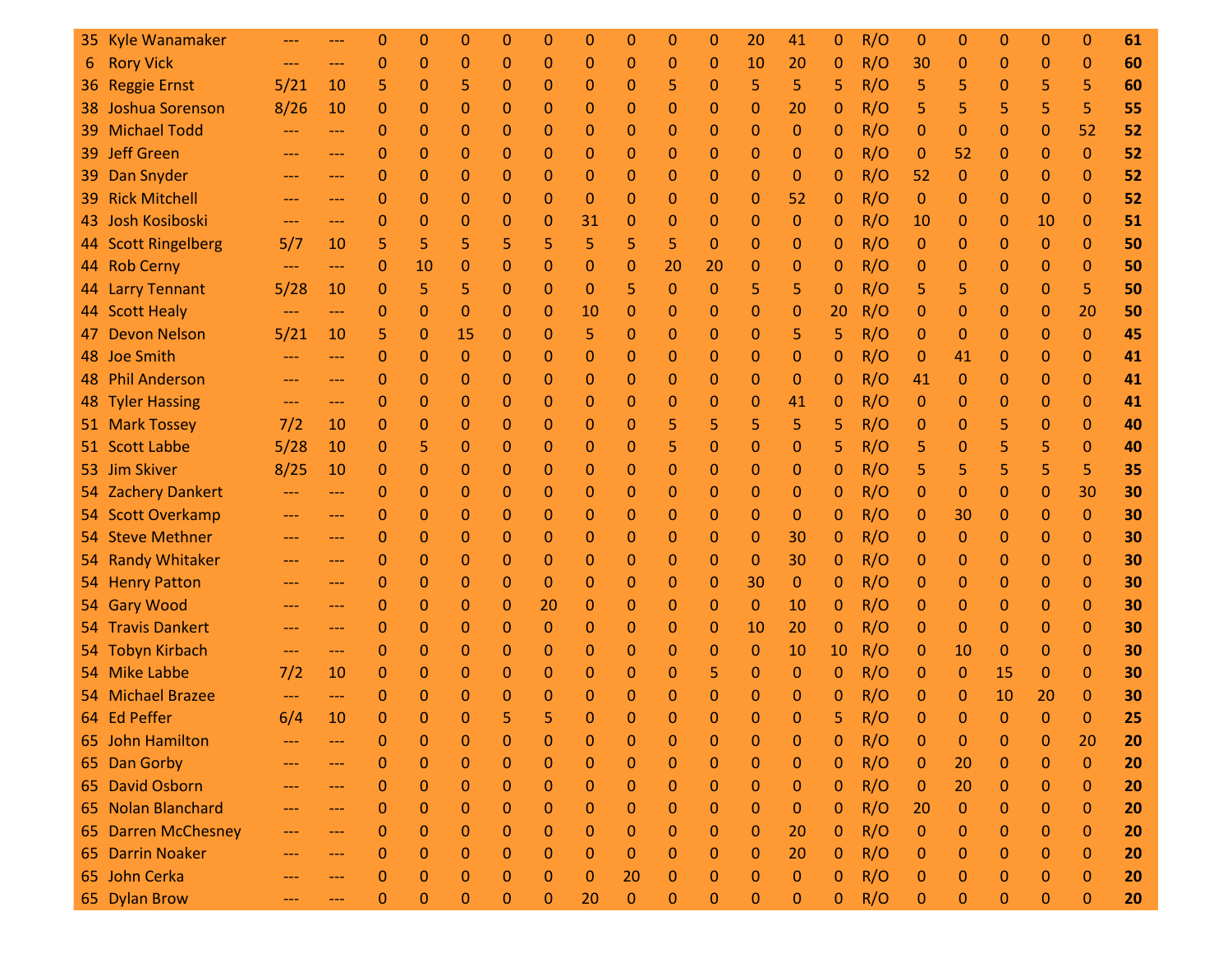|     | 65 Jason Melnik        |                     |                     | 0            | $\Omega$       | 20             | $\Omega$    | $\Omega$     | 0            | $\Omega$     | $\Omega$     | $\Omega$     | $\Omega$     | 0            | $\Omega$ | R/O | $\Omega$     | 0              | $\Omega$     | $\Omega$     | $\mathbf{0}$   | 20 |
|-----|------------------------|---------------------|---------------------|--------------|----------------|----------------|-------------|--------------|--------------|--------------|--------------|--------------|--------------|--------------|----------|-----|--------------|----------------|--------------|--------------|----------------|----|
|     | 65 Gary Hlavka         |                     | ---                 | $\mathbf 0$  | 20             | 0              | $\mathbf 0$ | $\mathbf 0$  | 0            | 0            | $\Omega$     | $\mathbf 0$  | $\Omega$     | 0            | $\Omega$ | R/O | 0            | 0              | 0            | 0            | $\mathbf 0$    | 20 |
|     | 65 Dennis Gilman       | $---$               | ---                 | $\mathbf{0}$ | $\overline{0}$ | 0              | 0           | $\mathbf 0$  | 0            | $\mathbf{0}$ | $\Omega$     | 0            | 0            | 0            | 10       | R/O | 10           | $\mathbf{0}$   | $\mathbf{0}$ | $\mathbf{0}$ | $\mathbf{0}$   | 20 |
|     | 65 Greg Kish           | $---$               | ---                 | 0            | 0              | 0              | 0           | 0            | 0            | 0            | $\mathbf{0}$ | $\mathbf 0$  | $\Omega$     | 0            | 0        | R/O | 10           | 10             | $\mathbf{0}$ | $\Omega$     | $\Omega$       | 20 |
|     | 65 Ken Hansen          | $\qquad \qquad - -$ | $---$               | $\mathbf{0}$ | $\mathbf{0}$   | 0              | 0           | $\mathbf 0$  | $\mathbf{0}$ | 0            | $\Omega$     | $\mathbf{0}$ | 0            | 10           | 0        | R/O | $\theta$     | 10             | $\mathbf{0}$ | $\mathbf{0}$ | $\mathbf{0}$   | 20 |
|     | 65 Ken Wood            | $---$               | ---                 | $\Omega$     | 0              | 0              | 0           | $\mathbf{0}$ | 0            | 0            | $\Omega$     | 0            | 0            | 0            | 0        | R/O | $\mathbf 0$  | $\mathbf{0}$   | $\mathbf{0}$ | 10           | 10             | 20 |
| 79. | <b>David Connell</b>   | 5/21                | 10                  | 5            | 0              | 0              | $\Omega$    | 0            | 0            | 0            | $\Omega$     | $\Omega$     | $\Omega$     | 0            | 0        | R/O | 0            | 0              | 0            | $\Omega$     | $\Omega$       | 15 |
| 80  | <b>Allen Greene</b>    | $---$               | ---                 | $\mathbf{0}$ | $\mathbf 0$    | 0              | 0           | $\mathbf 0$  | 0            | 0            | $\mathbf{0}$ | 0            | 0            | 0            | 0        | R/O | 0            | 0              | 0            | $\mathbf{0}$ | 10             | 10 |
| 80  | Sam Tann               | $---$               | ---                 | 0            | 0              | $\overline{0}$ | 0           | 0            | 0            | 0            | $\Omega$     | $\mathbf{0}$ | $\Omega$     | 0            | 0        | R/O | 0            | $\mathbf{0}$   | $\Omega$     | $\Omega$     | 10             | 10 |
| 80  | <b>Ken Brininstool</b> | $\qquad \qquad -$   | ---                 | $\mathbf 0$  | 0              | 0              | 0           | $\mathbf 0$  | $\mathbf{0}$ | $\mathbf{0}$ | 0            | 0            | 0            | 0            | 0        | R/O | 0            | 0              | 10           | $\mathbf{0}$ | $\mathbf{0}$   | 10 |
| 80  | <b>Dale Loeks</b>      | $---$               | ---                 | $\Omega$     | 0              | 0              | 0           | $\mathbf{0}$ | 0            | 0            | $\mathbf{0}$ | $\mathbf 0$  | $\mathbf 0$  | 0            | 0        | R/O | $\mathbf 0$  | $\Omega$       | 10           | $\mathbf{0}$ | $\mathbf{0}$   | 10 |
| 80  | <b>Lou Robertson</b>   | $---$               | ---                 | 0            | 0              | $\Omega$       | $\Omega$    | 0            | 0            | 0            | $\mathbf{0}$ | $\Omega$     | $\Omega$     | 0            | 0        | R/O | $\mathbf 0$  | 10             | $\Omega$     | $\Omega$     | $\Omega$       | 10 |
| 80  | <b>Paul Adomaitis</b>  | $---$               | ---                 | $\mathbf 0$  | 0              | 0              | 0           | $\mathbf 0$  | 0            | $\mathbf{0}$ | $\mathbf{0}$ | $\mathbf{0}$ | $\mathbf{0}$ | 0            | 0        | R/O | 0            | 10             | $\mathbf{0}$ | $\mathbf{0}$ | $\mathbf{0}$   | 10 |
| 80  | <b>Mark Smith</b>      | $---$               | ---                 | 0            | 0              | 0              | $\Omega$    | $\mathbf{0}$ | 0            | $\mathbf 0$  | $\Omega$     | $\mathbf{0}$ | $\Omega$     | 0            | 0        | R/O | 10           | $\overline{0}$ | $\Omega$     | $\mathbf 0$  | $\Omega$       | 10 |
| 80  | Dan Smith              | $\qquad \qquad -$   | ---                 | $\mathbf 0$  | $\mathbf 0$    | 0              | 0           | $\mathbf 0$  | $\mathbf{0}$ | 0            | $\mathbf{0}$ | $\mathbf 0$  | 0            | 0            | 0        | R/O | 10           | 0              | 0            | $\mathbf{0}$ | $\mathbf 0$    | 10 |
|     | 80 Ryan Smith          | $\qquad \qquad -$   | ---                 | $\Omega$     | 0              | 0              | 0           | $\mathbf{0}$ | 0            | 0            | $\Omega$     | 0            | $\Omega$     | 0            | 0        | R/O | 10           | 0              | $\mathbf{0}$ | $\mathbf 0$  | $\mathbf{0}$   | 10 |
|     | 80 Scott Reid          | 8/25                | 10                  | $\Omega$     | 0              | 0              | $\Omega$    | 0            | 0            | 0            | $\Omega$     | $\mathbf{0}$ | $\Omega$     | $\mathbf{0}$ | 0        | R/O | $\mathbf{0}$ | 0              | 0            | $\Omega$     | $\mathbf{0}$   | 10 |
|     | 80 Andy Chester        | $\qquad \qquad -$   | ---                 | 0            | 0              | 0              | 0           | 0            | 0            | 0            | $\mathbf{0}$ | $\mathbf{0}$ | $\mathbf{0}$ | 0            | 10       | R/O | 0            | 0              | $\mathbf{0}$ | $\mathbf 0$  | $\mathbf{0}$   | 10 |
|     | 80 Jim Wolfe           | $---$               | ---                 | $\Omega$     | 0              | 0              | 0           | $\mathbf{0}$ | $\mathbf{0}$ | 0            | $\Omega$     | $\mathbf{0}$ | $\Omega$     | 0            | 10       | R/O | 0            | 0              | $\mathbf{0}$ | $\mathbf{0}$ | $\Omega$       | 10 |
| 80  | <b>Chris Bergeron</b>  | $\qquad \qquad -$   | ---                 | $\Omega$     | $\Omega$       | 0              | $\Omega$    | $\mathbf 0$  | 0            | 0            | $\Omega$     | $\mathbf{0}$ | $\Omega$     | $\Omega$     | 10       | R/O | $\mathbf 0$  | 0              | $\mathbf{0}$ | $\Omega$     | $\mathbf{0}$   | 10 |
| 80  | <b>Pamula Henschel</b> | 7/16                | 10                  | $\Omega$     | 0              | 0              | 0           | $\mathbf 0$  | 0            | 0            | $\mathbf{0}$ | 0            | $\Omega$     | 0            | $\Omega$ | R/O | $\mathbf{0}$ | 0              | $\mathbf{0}$ | $\mathbf{0}$ | $\mathbf{0}$   | 10 |
|     | 80 Brendin Cerny       | $\qquad \qquad - -$ | ---                 | 0            | $\overline{0}$ | 0              | 0           | 0            | 0            | 0            | $\Omega$     | $\mathbf{0}$ | $\Omega$     | 10           | 0        | R/O | $\mathbf{0}$ | 0              | $\mathbf{0}$ | $\Omega$     | $\mathbf{0}$   | 10 |
|     | 80 Mike Dewey          | $---$               | ---                 | 0            | 0              | 0              | 0           | 0            | 0            | 0            | $\mathbf{0}$ | $\mathbf{0}$ | $\mathbf{0}$ | 10           | 0        | R/O | 0            | 0              | $\mathbf{0}$ | $\mathbf{0}$ | $\mathbf{0}$   | 10 |
| 80  | Joe Whitaker           | $---$               | ---                 | $\mathbf 0$  | 0              | 0              | 0           | $\mathbf{0}$ | $\mathbf 0$  | $\mathbf 0$  | $\Omega$     | $\mathbf{0}$ | $\Omega$     | 10           | 0        | R/O | $\mathbf{0}$ | 0              | $\mathbf{0}$ | $\mathbf{0}$ | $\mathbf{0}$   | 10 |
| 80  | <b>Brian Peterson</b>  | $---$               | ---                 | 0            | 0              | 0              | 0           | $\mathbf 0$  | 0            | 0            | $\Omega$     | $\mathbf{0}$ | $\mathbf{0}$ | 10           | 0        | R/O | $\mathbf{0}$ | 0              | $\mathbf{0}$ | $\mathbf{0}$ | $\mathbf{0}$   | 10 |
| 80  | <b>Ben Hunter</b>      | $---$               | ---                 | $\mathbf 0$  | 0              | 0              | 0           | $\mathbf 0$  | 0            | 0            | $\mathbf{0}$ | $\mathbf{0}$ | $\mathbf{0}$ | 10           | 0        | R/O | 0            | 0              | $\mathbf{0}$ | $\mathbf{0}$ | $\mathbf{0}$   | 10 |
|     | 80 Al McChesney        | $---$               | ---                 | 0            | 0              | 0              | 0           | 0            | 0            | 0            | 0            | 0            | 0            | 10           | 0        | R/O | 0            | 0              | 0            | $\Omega$     | $\mathbf{0}$   | 10 |
| 80  | <b>Rob Vandewater</b>  | 7/2                 | 10                  | $\mathbf 0$  | 0              | 0              | 0           | 0            | 0            | 0            | $\mathbf{0}$ | $\mathbf{0}$ | 0            | 0            | 0        | R/O | 0            | 0              | 0            | $\mathbf{0}$ | $\mathbf{0}$   | 10 |
| 80  | <b>Malinda George</b>  | $\qquad \qquad - -$ | ---                 | 0            | 0              | 0              | 0           | $\mathbf{0}$ | 0            | $\mathbf 0$  | 10           | 0            | 0            | 0            | 0        | R/O | $\mathbf{0}$ | 0              | $\mathbf{0}$ | $\mathbf{0}$ | $\overline{0}$ | 10 |
| 80  | <b>Dru Williams</b>    | $---$               | ---                 | 0            | 0              | 0              | 0           | 0            | 0            | $\mathbf{0}$ | 10           | $\mathbf{0}$ | $\Omega$     | 0            | 0        | R/O | 0            | 0              | $\mathbf{0}$ | $\Omega$     | $\mathbf{0}$   | 10 |
|     | 80 Jake Huntington     | $---$               | ---                 | $\mathbf 0$  | 0              | 0              | 0           | $\mathbf 0$  | 0            | 10           | $\mathbf{0}$ | 0            | $\mathbf{0}$ | 0            | 0        | R/O | $\mathbf{0}$ | 0              | $\mathbf{0}$ | $\mathbf{0}$ | $\mathbf{0}$   | 10 |
|     | 80 Jason Dobler        | $---$               | ---                 | $\Omega$     | 0              | 0              | 0           | $\mathbf 0$  | 0            | 10           | $\mathbf{0}$ | $\mathbf{0}$ | $\mathbf{0}$ | 0            | 0        | R/O | 0            | 0              | $\mathbf{0}$ | $\mathbf{0}$ | $\mathbf{0}$   | 10 |
|     | 80 Cody Raymer         | $---$               | ---                 | $\Omega$     | $\overline{0}$ | 0              | $\Omega$    | $\Omega$     | 0            | 10           | $\Omega$     | $\mathbf 0$  | $\Omega$     | 0            | 0        | R/O | 0            | 0              | $\Omega$     | $\Omega$     | $\Omega$       | 10 |
|     | 80 Steve Savich        | $\qquad \qquad - -$ | $\qquad \qquad - -$ | 10           | $\Omega$       | 0              | $\Omega$    | $\Omega$     | $\Omega$     | $\Omega$     | $\Omega$     | $\Omega$     | $\Omega$     | $\Omega$     | $\Omega$ | R/O | $\Omega$     | $\Omega$       | 0            | $\Omega$     | $\Omega$       | 10 |